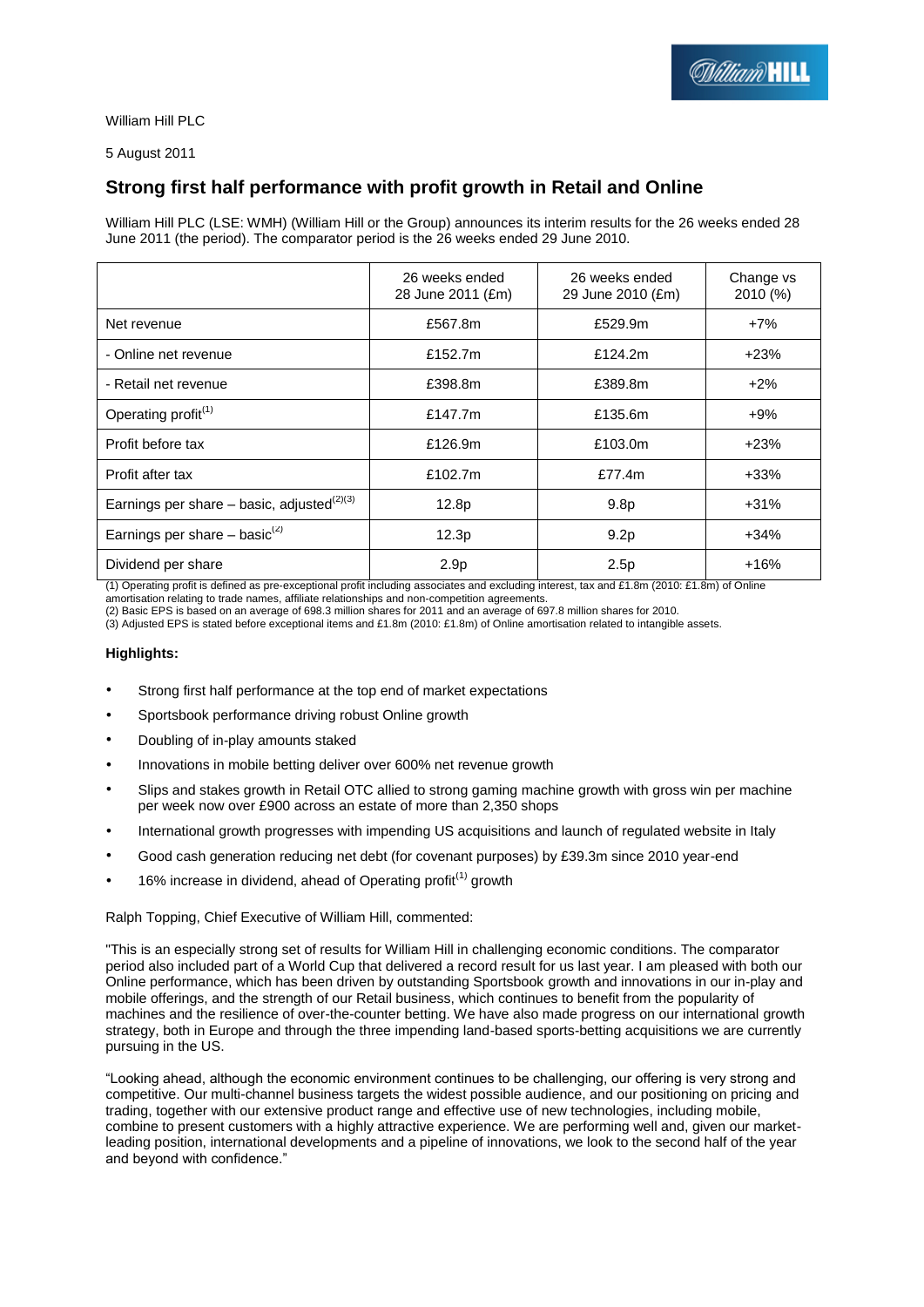| Analyst and investor presentation                                                             |                                                                         |                                                                                                      |                                                                                                          |  |  |  |  |
|-----------------------------------------------------------------------------------------------|-------------------------------------------------------------------------|------------------------------------------------------------------------------------------------------|----------------------------------------------------------------------------------------------------------|--|--|--|--|
| Meeting:<br>9.00 a.m. BST<br>The Lincoln Centre<br>18 Lincoln's Inn Fields<br>London WC2A 3ED | Live conference call:<br>Tel: +44 (0) 20 8817 9301<br>Passcode: 5285700 | Archive conference call<br>(until 19 August 2011)<br>Tel: +44 (0) 20 7769 6425<br>Passcode: 5285700# | Video webcast:<br>www.williamhillplc.com<br>Available live and, until 5<br>August 2012, as an<br>archive |  |  |  |  |

A separate conference call will be held at 11.00 am BST **for debt analysts and investors**. Dial-in details are:

Telephone: +44 (0) 20 8817 9301 Passcode: 5285708

Archive of the debt call: Telephone: +44 (0)20 7769 6425 Passcode: 5285708#

| <b>Enguiries</b> |                                                                                                         |                                                                       |
|------------------|---------------------------------------------------------------------------------------------------------|-----------------------------------------------------------------------|
| William Hill PLC | Ralph Topping, Chief Executive<br>Neil Cooper, Group Finance Director<br>Lyndsay Wright, Director of IR | On 5 August: +44 (0) 20 7404 5959<br>Thereafter: +44 (0) 20 8918 3614 |
| <b>Brunswick</b> | Simon Sporborg<br>Justine McIlroy                                                                       | Tel: +44 (0) 20 7404 5959                                             |

#### **Notes to editors**

William Hill is one of the UK's leading betting and gaming companies and employs more than 15,000 people. It is the UK's largest bookmaker by number of licensed betting offices (LBOs) and also operates in the Republic of Ireland. The Group has over 2,350 LBOs that provide betting opportunities on a wide range of sporting and nonsporting events and, in the UK, offer gaming machines. The Group's online business, William Hill Online, is one of the leading European online betting and gaming businesses by profitability, providing sports betting, casino games, poker, bingo, numbers betting and skill games.

#### **Cautionary note regarding forward-looking statements**

These results include statements that are, or may be deemed to be, "forward-looking statements". These forwardlooking statements can be identified by the use of forward-looking terminology, including the terms "believes", "estimates", "anticipates", "expects", "intends", "plans", "goal", "target", "aim", "may", "will", "would", "could" or "should" or, in each case, their negative or other variations or comparable terminology. These forward-looking statements include all matters that are not historical facts. They appear in a number of places throughout these results and the information incorporated by reference into these results and include statements regarding the intentions, beliefs or current expectations of the directors, William Hill or the Group concerning, amongst other things, the results of operations, financial condition, liquidity, prospects, growth, strategies and dividend policy of William Hill and the industry in which it operates. By their nature, forward-looking statements involve risks and uncertainties because they relate to events and depend on circumstances that may or may not occur in the future and may be beyond William Hill's ability to control or predict. Forward-looking statements are not guarantees of future performance. The Group's actual results of operations, financial condition, liquidity, dividend policy and the development of the industry in which it operates may differ materially from the impression created by the forwardlooking statements contained in these results and/or the information incorporated by reference into these results. In addition, even if the results of operations, financial condition, liquidity and dividend policy of the Group and the development of the industry in which it operates, are consistent with the forward-looking statements contained in these results and/or the information incorporated by reference into these results, those results or developments may not be indicative of results or developments in subsequent periods. Other than in accordance with its legal or regulatory obligations (including under the Listing Rules, the Disclosure and Transparency Rules and the Prospectus Rules), William Hill does not undertake any obligation to update or revise publicly any forward-looking statement, whether as a result of new information, future events or otherwise.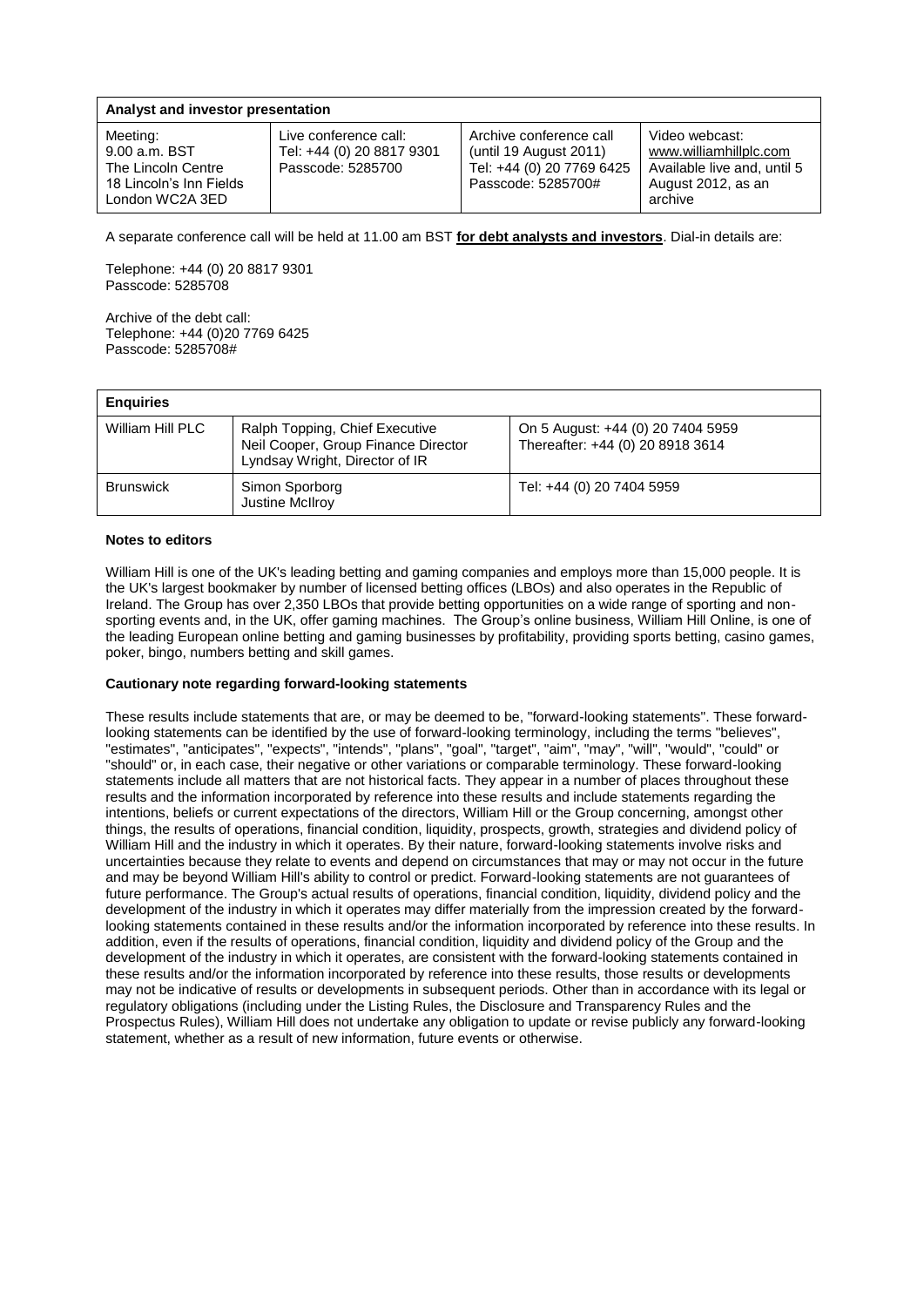### **Overview**

The Group has delivered a strong result in the first half of 2011 with good net revenue and Operating profit<sup>(1)</sup> growth, despite the challenging consumer backdrop. The performance of William Hill Online continues to be excellent, led by Sportsbook; the benefit of which is further seen through cross-sell of sports-betting customers into gaming products, which also saw good growth. Retail has seen growth in transactions, amounts wagered and Operating profit<sup>(1)</sup> during the half. Group net revenue grew 7% to £567.8m (2010: £529.9m) and Operating profit<sup>(1)</sup> was around the top end of market expectations at £147.7m (2010: £135.6m).

William Hill Online delivered strong Sportsbook growth, benefitting from an innovative mobile offering and from further expansion in both pre-match and in-play markets, all of which were supported by marketing investment. William Hill Online is now offering more markets and better pricing on football product than our leading competitors and our focus is on achieving an equivalent position in other sports. Net revenue for the first half of 2011 grew 23% to £152.7m (2010: £124.2m) and Operating profit<sup>(1)</sup> was 24% higher at £55.9m (2010: £44.9m).

Retail saw 7% growth in total amounts wagered in spite of rolling over the first part of an exceptional World Cup performance in the comparator period, with a continuation of its recent strong performance in gaming machines and with 2% growth in over-the-counter (OTC) amounts staked. Whilst the OTC gross win margin at 16.8% was slightly below the normal trading range, total net revenue was 2% ahead and Operating profit<sup>(1)</sup> was 1% higher at £104.0m (2010: £102.6m).

The Group's international growth strategy progressed with the announcement of the binding agreement to acquire three land-based sports-betting businesses in the US for approximately \$55m (c£33m). The Group is in the process of applying for a Nevada Gaming Commission licence, with completion of these acquisitions being conditional on the grant of local regulatory licences. That process is expected to complete in 2012. In addition, William Hill Online has now launched its localised and regulated site in Italy, which is being supported by investment in a high-profile advertising programme.

The Group generated net cash inflow from operating activities of £128.9m (2010: £133.3m), which after taking account of financing costs, investments in the US and capital expenditure resulted in a further reduction in net debt for covenant purposes to £460.1m (2010: £530.4m). The Board has declared an interim dividend of 2.9p per share (2010: 2.5p per share), an increase of 16% over the prior year.

Looking ahead, although the economic environment continues to be challenging, our offering is very strong and competitive. Our multi-channel business targets the widest possible audience, and our positioning on pricing and trading, together with our extensive product range and effective use of new technologies, including mobile, combine to present customers with a highly attractive experience. We are performing well and, given our marketleading position, international developments and a pipeline of innovations, we look to the second half of the year and beyond with confidence.

|                                                   | 2011<br>£m | 2010<br>£m | % change |
|---------------------------------------------------|------------|------------|----------|
| - Online net revenue                              | 152.7      | 124.2      | $+23%$   |
| - Retail net revenue                              | 398.8      | 389.8      | $+2%$    |
| - Telephone net revenue                           | 12.5       | 12.5       | $+0\%$   |
| - Other net revenue                               | 3.8        | 3.4        | 12%      |
| Group net revenue                                 | 567.8      | 529.9      | $+7%$    |
| - Online operating profit                         | 55.9       | 44.9       | $+24%$   |
| - Retail operating profit                         | 104.0      | 102.6      | $+1%$    |
| - Telephone operating profit                      | 0.2        | (2.3)      |          |
| - Other operating profit                          | 0.4        | ۰          |          |
| - Corporate expenses (including associate income) | (12.8)     | (9.6)      | $+33%$   |
| Operating profit <sup>(1)</sup>                   | 147.7      | 135.6      | +9%      |
| Amortisation <sup>(2)</sup>                       | (1.8)      | (1.8)      | $0\%$    |
| Profit before interest, tax and exceptional items | 145.9      | 133.8      | +9%      |
| <b>Exceptional items</b>                          | (2.6)      | (2.7)      | $-4%$    |
| Net interest cost                                 | (16.4)     | (28.1)     | $-42%$   |
| <b>Profit before tax</b>                          | 126.9      | 103.0      | $+23%$   |

### **Summary of financial results**

(1) Operating profit is defined as pre-exceptional profit including associates and excluding interest, tax and £1.8m (2010: £1.8m) of Online amortisation relating to trade names, affiliate relationships and non-competition agreements

(2) Online amortisation relating to trade names, affiliate relationships and non-competition agreements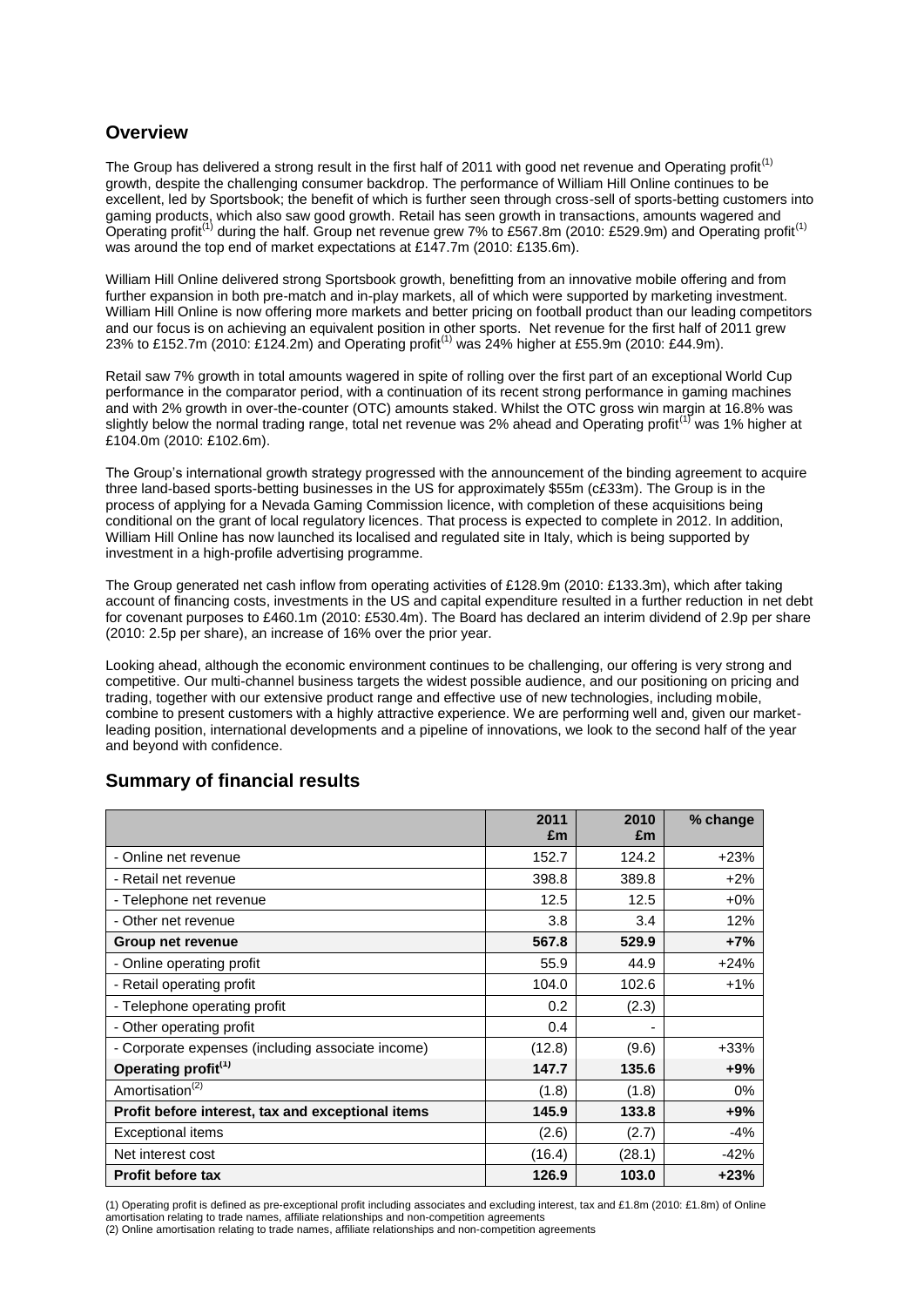## **William Hill Online**

Following an outstanding performance in 2010, William Hill Online has continued to deliver excellent results in the first half of 2011, with strong growth in net revenue and Operating profit<sup>(1)</sup>.

Sportsbook continues to lead the growth of this channel. Amounts staked increased 51% year-on-year, with substantial growth in betting on all three major products: football, horseracing and tennis. Sportsbook is now consistently achieving turnover of more than £30m a week.

Mobile betting accounted for 7% of Sportsbook net revenues, having grown by more than 600% to £3.7m in the period. The business is on track to hit its amounts wagered target of £5m a week having grown from £1.3m a week in January to £2.3m by the end of the period, by which time the UK football season had already concluded. Mobile betting is benefitting from a series of innovations, including our exclusive relationship as the betting partner for the Racing Post app. This relationship was established in December 2010 and saw its millionth bet during the period. Since the period end, the business has launched an improved Sportsbook mobile betting product, which we consider to be market-leading in terms of the richness of its content and ease of use. Further mobile launches are planned for the second half relating both to betting and gaming products.

In-play amounts staked grew 95% year-on-year fuelled by continuous expansion. Recent examples include being the only bookmaker to offer point-by-point betting on every Wimbledon match and the launch of an expanded inplay basketball product. In-play betting accounted for 43% of Sportsbook amounts staked in the period, 63% excluding horseracing. Pre-match betting also grew 29%, helped by William Hill Online's extensive pre-match football offering. The gross win margin at 6.8% (2010: 7.7%) was slightly below the normalised 7-8% trading range, contributed to by below average horseracing festival results in the second quarter and by an increase in the mix from the lower margin in-play category. Sportsbook net revenue grew 41% in the period.

Gaming net revenue grew 15% in the first half in spite of the comparator period including revenues from France, which we withdrew from in June 2010. Casino net revenue grew 14%, benefitting from further enhancements in the Flash-based product range which supports cross-sell of Sportsbook customers into gaming. Underlying casino net revenue, excluding the effect of the France withdrawal, grew 29%. Bingo and Poker also grew, up 25% and 11%, respectively.

Online costs increased 23%, reflecting an expansion in product development, and increased resources in operations, IT and international together with an uplift in marketing expenditure. For the half, Online saw a marketing to net revenue ratio of 26%. This is expected to be approximately two percentage points higher for the full year, reflecting marketing costs associated with the entry into the regulated market in Italy.

Operating profit<sup>(1)</sup> at £55.9m was 24% higher than in the prior year (2010: £44.9m). This resulted in a noncontrolling interest for Playtech of £16.5m (2010: £12.9m).

### **Retail**

Retail has delivered a good performance in a UK retail market faced with ongoing consumer uncertainty.

Amounts wagered grew by a total of 7% year-on-year driven by growth in both OTC betting and gaming machines. This growth was in spite of the comparator year including a very strong World Cup performance, which contributed £31.5m of OTC amounts staked and gross win of £10.5m to Retail in the first half of 2010.

Reported OTC amounts staked grew year-on-year by 2%. Underlying OTC amounts staked, adjusted for the impact of the World Cup trading periods and the period of poor weather in January 2010, grew 1%. This comprised a 1% increase in bet volumes with the average bet size holding steady year-on-year.

Year-on-year gross win growth in machines for the period was 10%. Gross win per machine per week was 8% higher at £902 (2010: £836). Since the completion of the first full anniversary of the roll-out of the 'Storm' cabinets at the end of March, machines have continued to deliver good year-over-year growth rates at 9% for the second quarter.

Retail net revenue grew 2% with OTC declining 2% as a result of a slightly lower than expected 16.8% gross win margin (2010: 17.4%), which is below the historic average trading range of 17-18%. This was, however, offset by good machine growth with net revenue up 8% (the difference against the gross win machines growth of 10% being the increase in VAT from 17.5% to 20% in January 2011). The main factors in the lower year-on-year OTC gross win margin are the inclusion in the prior year of the very strong World Cup (OTC gross win margin of 33%) and weakness in horseracing margins.

The Group continues to invest selectively in the estate, opening 11 new shops in the period. However, 25 shops were closed, including 20 under-performing shops in the Republic of Ireland, resulting in a net reduction in the size of the estate by 14 shops to 2,363 since the end of 2010. A further seven shops were re-sited. The estate, on average, was c1% larger in the period.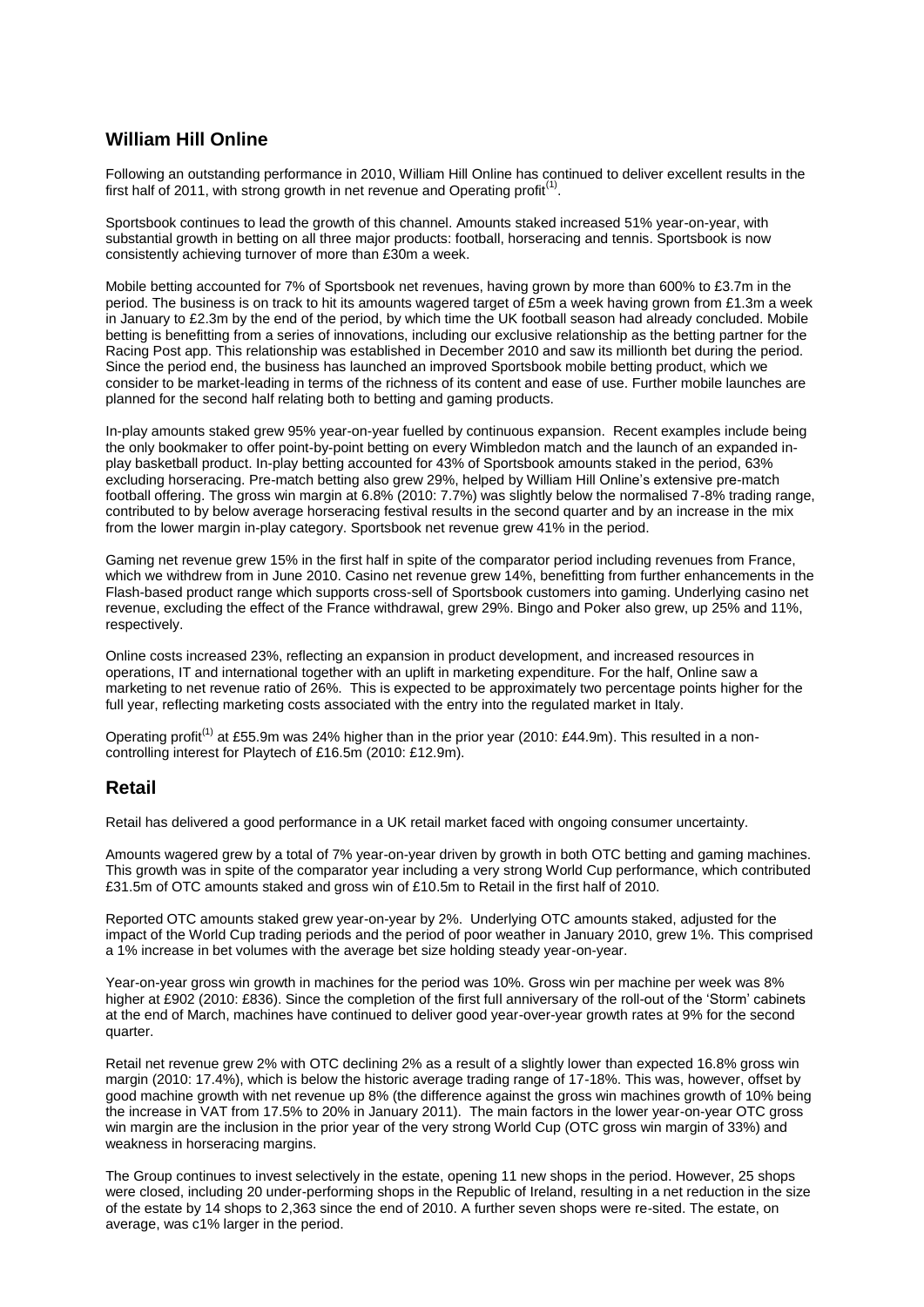Costs increased by 3%, partly driven by the growth in the average estate. This is in line with the Group's 3-4% Retail cost guidance for 2011.

Overall, this performance resulted in a 1% increase in Operating profit<sup>(1)</sup> year-on-year to £104.0m (2010: £102.6m).

### **Telephone**

In February, the UK Telephone Betting business was closed, and a new operation within William Hill Online was established. Amounts wagered have continued to decline during the period, down 37%, but this was offset by a 2.8 percentage point improvement in the gross win margin, resulting in flat net revenue year-on-year. Costs reduced by 13%, primarily as a result of the move to Gibraltar. However, this could not fully mitigate the impact of declining turnover in terms of the Group's internal expectations of the business. The channel made a small Operating profit<sup>(1)</sup> of £0.2m (2010: operating loss of £2.3m).

Reacting to this turnover performance, the Group launched 'best odds quaranteed' in Telephone in July 2011. Notwithstanding this commercial development, there remains a risk that Telephone volumes could deteriorate further. Accordingly, the carrying value of goodwill in this segment is being monitored closely.

## **Financial review**

#### *Pre-exceptional income statement*

Group net revenue in 2011 was £567.8m, up 7% on the prior year (2010: £529.9m), driven by strong growth from William Hill Online and from growth in Retail.

Pre-exceptional cost of sales for the Group rose by 3% from £77.8m in 2010 to £80.4m in 2011. This line includes taxes, levies and royalties relating to the operation of a betting and gaming company. The rise was largely driven by the increase in revenue, offset by reduced gross profits tax relating to the Telephone Betting business.

Other operating income was £2.5m in 2011 (2010: £2.4m). Pre-exceptional net operating expenses grew by 7% from £322.1m in 2010 to £345.4m in 2011. Pre-exceptional Retail net operating expenses grew by 3%, partly reflecting the increase in size of the estate but also the impact of pay rises, repairs and maintenance and content cost increases. Online operating expenses grew by 23% due to increased marketing, employment costs and other operating costs supporting the strong current growth and development of this channel.

The Group saw a £1.4m contribution from its associate SIS during the period (2010: £1.4m).

Operating profit(1) was £147.7m, up 9% on the comparator period (2010: £135.6m). This is before amortisation of £1.8m (2010: £1.8m) relating to Online trade names, affiliate relationships and non-competition agreements. After amortisation, pre-exceptional Group profit before interest and tax (PBIT) was £145.9m, a 9% increase on the comparator period (2010: £133.8m).

Pre-exceptional net finance costs reduced by 42% over the comparator period, to £16.4m (2010: £28.1m). This reflects the benefit of the Group's new bank deal entered into in November 2010 together with the de-designation at that time of the Group's remaining previously effective interest rate hedges and lower absolute levels of debt.

Pre-exceptional pre-tax profit for the year was £129.5m, up 23% on the comparator period (2010: £105.7m).

#### *Exceptional items*

The Group recorded pre-tax exceptional costs of £2.6m (2010: £2.7m). This comprised an exceptional finance cost of £1.8m relating to an adverse change in the fair value of ineffective interest rate hedges and £0.8m of exceptional operating expenses relating to transaction costs for the corporate activity undertaken in the US.

#### *Taxation*

Pre-exceptional tax on profit was £24.7m (2010: £25.9m) at an effective tax rate of 19.1% (2010: 24.5%). This benefited from a reduction in deferred tax liabilities arising from the scheduled reduction of the UK corporation tax rate from 27% to 26%. There will be a further one-off credit in the second half, as the move to 25% is enacted. This latter benefit is expected to recur over 2012 and 2013 as the UK statutory corporation tax rate is reduced from 25% to 23%. The Group's effective tax rate expectations for 2011 as a whole are now around 19%.

Tax on exceptional items was a credit of £0.5m (2010: £0.3m credit), resulting in the total tax for the Group for the first half of 2011 of £24.2m (2010: £25.6m).

#### *Earnings per share*

Profit after tax for the period was £102.7m (2010: £77.4m), which included £16.5m relating to non-controlling interests (2010: £12.9m). Basic adjusted earnings per share stood at 12.8p versus 9.8p in 2010, reflecting the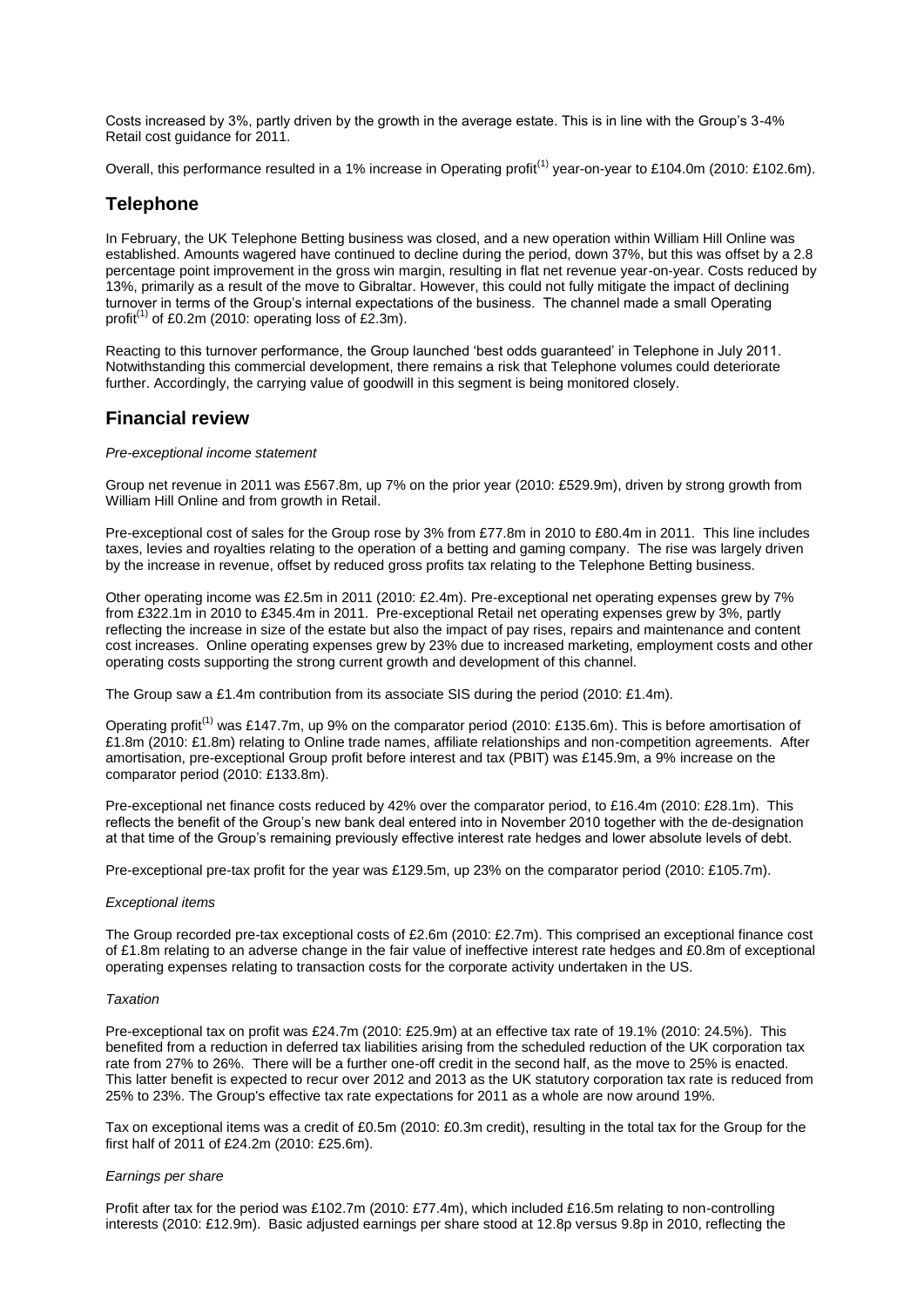improvement in Operating profit<sup>(1)</sup>, reduced interest costs and the reduction in the effective tax rate. Basic earnings per share stood at 12.3p versus 9.2p in the comparator period.

#### *Cash flow and balance sheet*

The Group generated net cash inflow from operating activities of £128.9m (2010: £133.3m), demonstrating the cash-generative nature of the Group's business model. £24.4m of capital investment was made in the period and a higher level of activity is expected in the second half of 2011, particularly in the Retail estate. The current full-year estimate for capital expenditure is around £60m.

As at 28 June 2011, drawn debt was £515.0m (2010: £659.0m) and net debt for covenant purposes decreased to £460.1m (28 December 2010: £499.4m; 28 June 2010: £530.4m), reflecting the positive cash inflow seen in the period. This reflects a net debt over EBITDA ratio of 1.5 times.

On an accounting basis, the pension scheme deficit has reduced substantially in the first half of 2011, falling from £30.9m at the start of the year to £15.6m at the balance sheet date, and arising largely from a favourable actuarial gain.

#### *Fiscal and regulatory update*

Across Europe, governments are continuing to develop the regulation of online gambling. In Germany and Greece, draft legislation has been rejected by the European Commission as inconsistent with European Union law. In Spain, the Government is preparing to launch its licensing system in January 2012. William Hill supports the view that a proportionately regulated and taxed regime which enables growth will be the foundation for a true competitive market with sustainable tax yields.

On 14 July 2011, the Department of Culture, Media and Sport in the UK announced its intention to establish a new licensing regime for offshore online operators in order to provide enhanced protection for UK consumers. In the Group's view, there is no public protection risk in the current regime and, therefore, no real justification for the proposed dual regulation. However, if DCMS is determined to pursue this route, the Group is well placed as it already operates to UK standards. We intend to be fully involved in shaping a proportionate and effective regime, including appropriate enforcement measures.

Arising from this announcement, HM Treasury announced on 18 July 2011 that they would review the current legislation and framework of taxation as it relates to offshore companies targeting UK consumers. The Group's Online and Telephone businesses are currently based in Gibraltar and, as such, the Group could be affected by any changes but it is too early to assess the impact as HM Treasury has not yet advocated any specific proposal.

HM Treasury has reviewed taking gaming machines outside the scope of VAT and replacing the current VAT and Amusement Machine Licence Duty (AMLD) regime with a Gaming Machine Duty regime based on taxation of gross profits derived from machines. The Government is in the process of consulting with the industry on draft legislation with a view to implementing the change as part of the Finance Bill in 2012. HM Treasury has previously committed to effect this change on a tax-neutral basis for the gaming industry as a whole.

In July, the Government increased the maximum stake on category B3 gaming products from £1 to £2. The Group is already making use of this change on the gaming machines in its Retail estate.

DCMS has recently completed pre-consultation discussions on the future funding of Racing. A full consultation is expected to start in the second half of 2011. The betting industry contends that, instead of the current levy, there should be a commercial solution unencumbered by any statutory mechanism based on the purchase of a core product and the ability to purchase extra fixtures direct from racecourses. Any major changes will require primary legislation and options other than a free market commercial solution or minor alterations to the current scheme are fraught with legal difficulties which could lock up the change process for months if not years. DCMS may proceed to a three month consultation in the autumn and we expect, as a minimum, that the Minister's quasi-judicial role in the process will be replaced by the creation of an independent tribunal to settle disputes.

### **Dividend**

The Board has approved an interim dividend of 2.9p per share (2010: 2.5p per share). The dividend is payable on 8 December 2011, the ex-dividend date is 26 October and the record date is 28 October. The dividend is calculated on the number of shares in issue at 28 June 2011, which, excluding shares held in Treasury and shares held under the Employee Benefit Trust, totalled 699.4 million.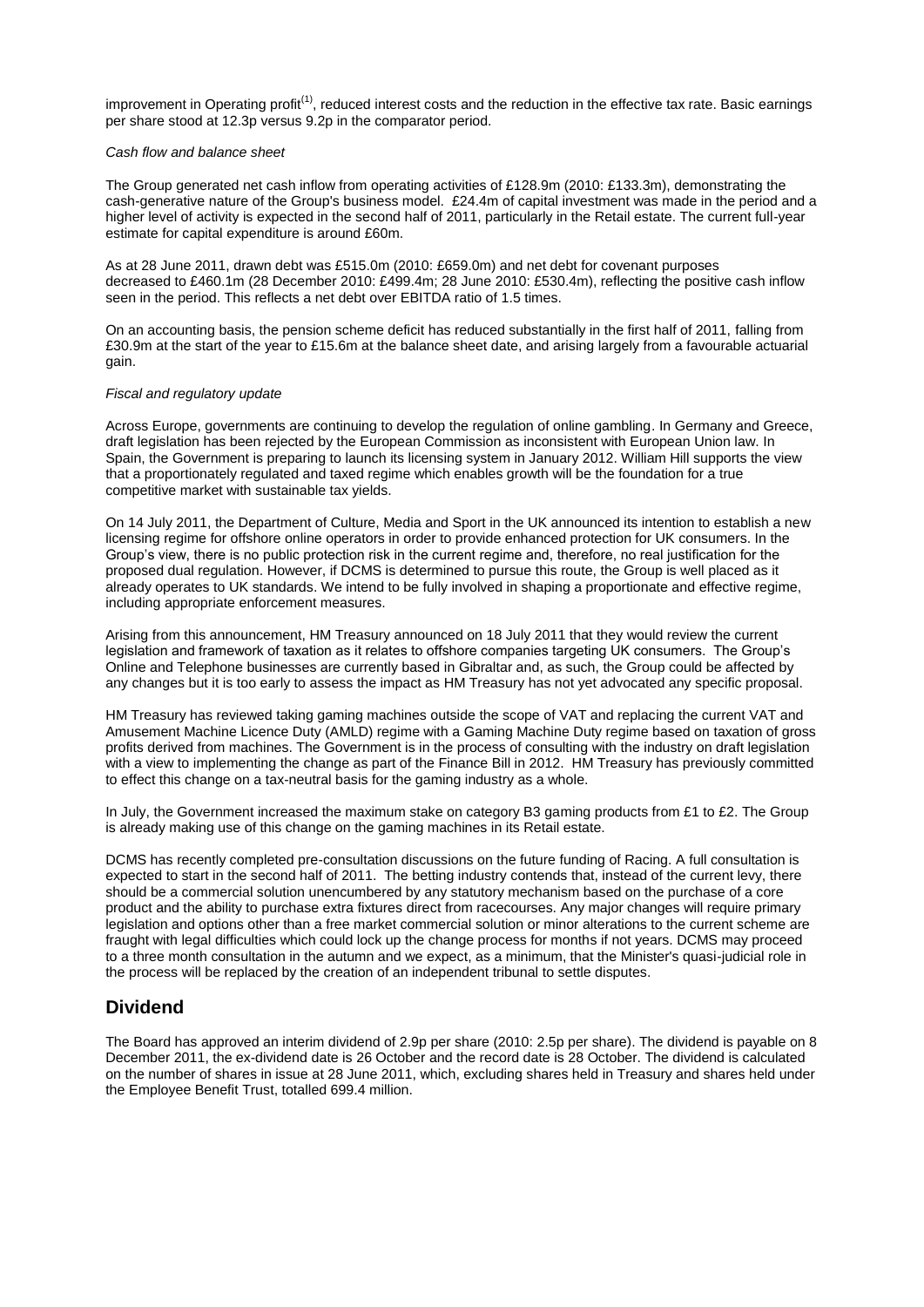# **Current trading**

In the five weeks from 29 June 2011 to 2 August 2011, Group net revenue was down 2%, with the comparator period including two weeks of trading on the 2010 World Cup, a period which included the final.

In Retail, amounts wagered was up 6%, with a continuing good gaming machine performance. The underlying OTC stakes performance, adjusting for the World Cup comparison period, showed modest growth. The OTC gross win margin was below the normal trading range at 15.6%, which resulted in an overall Retail net revenue fall of 6%.

Online continues to perform well. Net revenue was up 21%, benefiting from a continuing strong Sportsbook performance, with amounts staked up 36%.

Given that the comparator period included a strong World Cup result, performance during this five-week period was in line with the Board's expectations.

## **Principal risks and uncertainties**

The key risk areas are described below.

- (a) Changes in UK and overseas taxation, duties and levies. There are ongoing discussions, outlined above, in regards to gaming machine taxation, licensing and taxation of offshore online operators and the funding of racing. We are involved with various industry bodies in making representations to Government, including about the risk to jobs of significant tax changes and the risk of creating an unlevel playing field from an inadequately enforced online regime.
- (b) Disaster recovery and business continuity. As the business expands and becomes more complex, we are looking to strengthen our systems to provide a continuous operational capability in the event of a disaster or systems failure.
- (c) Changing regulation in online gambling. Governments across the world are reviewing and implementing new regulatory regimes. Whilst we believe this is a positive move in the medium and long term, it can present a short term risk to existing online revenues. We continually monitor the changing landscape and focus on investing in regulated markets.
- (d) Licence applications in international territories. As regulations develop, William Hill and William Hill Online will apply for licences in key territories. Applications have been submitted by William Hill for licences in Nevada in relation to the US acquisition.
- (e) Reliance on third parties. We have key relationships with a range of companies and commit significant management time to developing those relationships and considering how to optimise the relationship over time.
- (f) Failure to maximise opportunities for online UK and international growth. These are key elements of our strategy for the growth of William Hill Online. An extensive product development programme is ongoing and expert teams have been developed in areas such as international market expansion.
- (g) Impact of the challenging economic climate. As an operator in an area of discretionary spend, we recognise the economic climate remains challenging for our customers. We aim to mitigate these effects by being competitive, enhancing our market-leading position and managing our costs.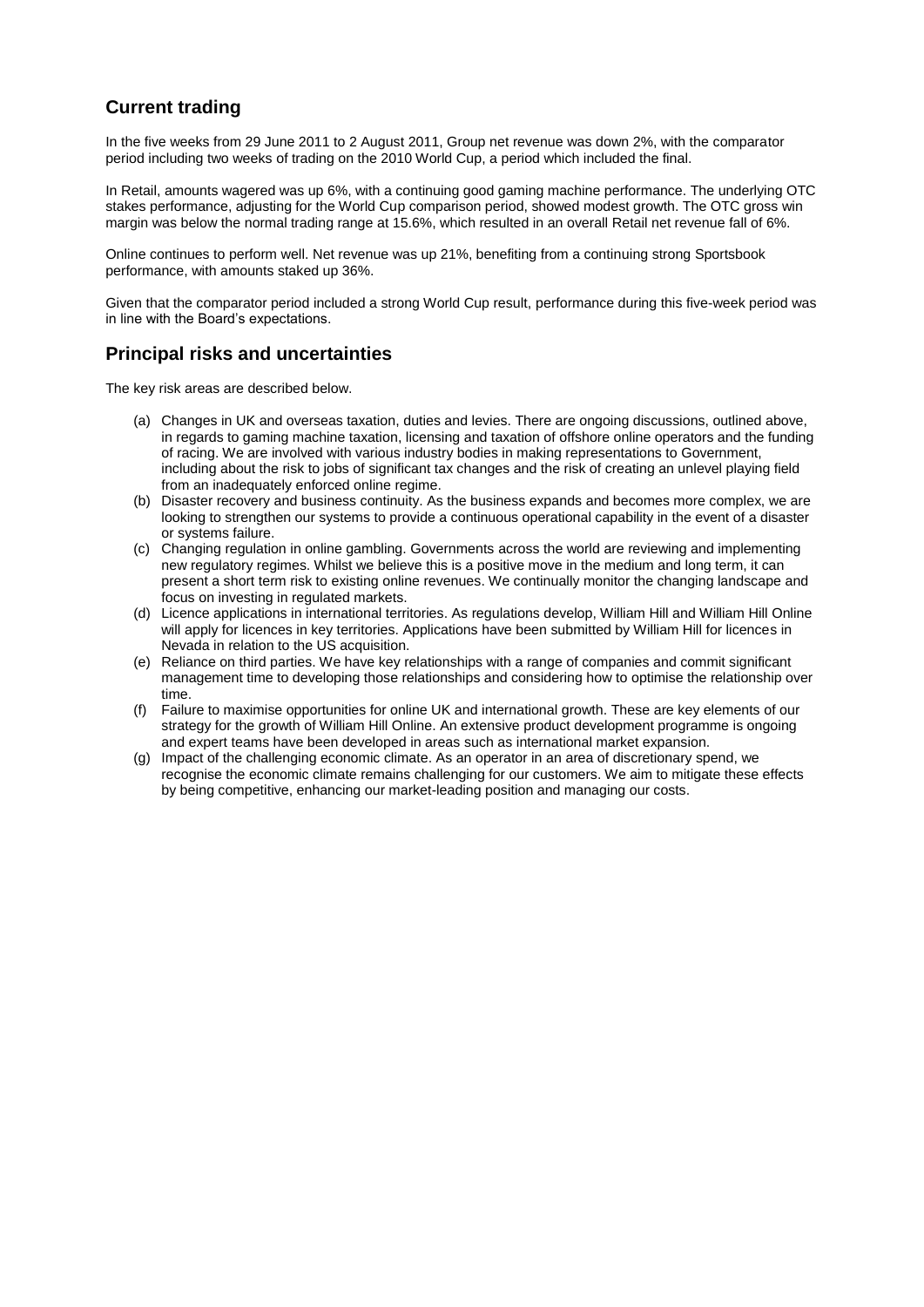## **Directors' responsibility statement**

We confirm to the best of our knowledge that, this condensed consolidated interim financial information has been prepared in accordance with IAS 34 as adopted by the European Union and that the interim management report includes a fair review of the information required by DTR 4.2.7R and DTR 4.2.8R, namely:

— an indication of important events that have occurred during the first 26 weeks of the financial year and their impact on the condensed set of financial statements and a description of the principal risks and uncertainties for the remaining 26 weeks of the financial year; and

— material related-party transactions in the first 26 weeks and any material changes in the related-party transactions described in the last annual report.

By order of the Board,

R.J. Topping N. Cooper 5 August 2011 5 August 2011

Chief Executive Group Finance Director<br>5 August 2011 5 August 2011

Reference notes

(1) Operating profit/loss is defined as pre-exceptional profit/loss including associates and excluding interest, tax and £1.8m (2010: £1.8m) of Online amortisation relating to trade names, affiliate relationships and non-competition agreements.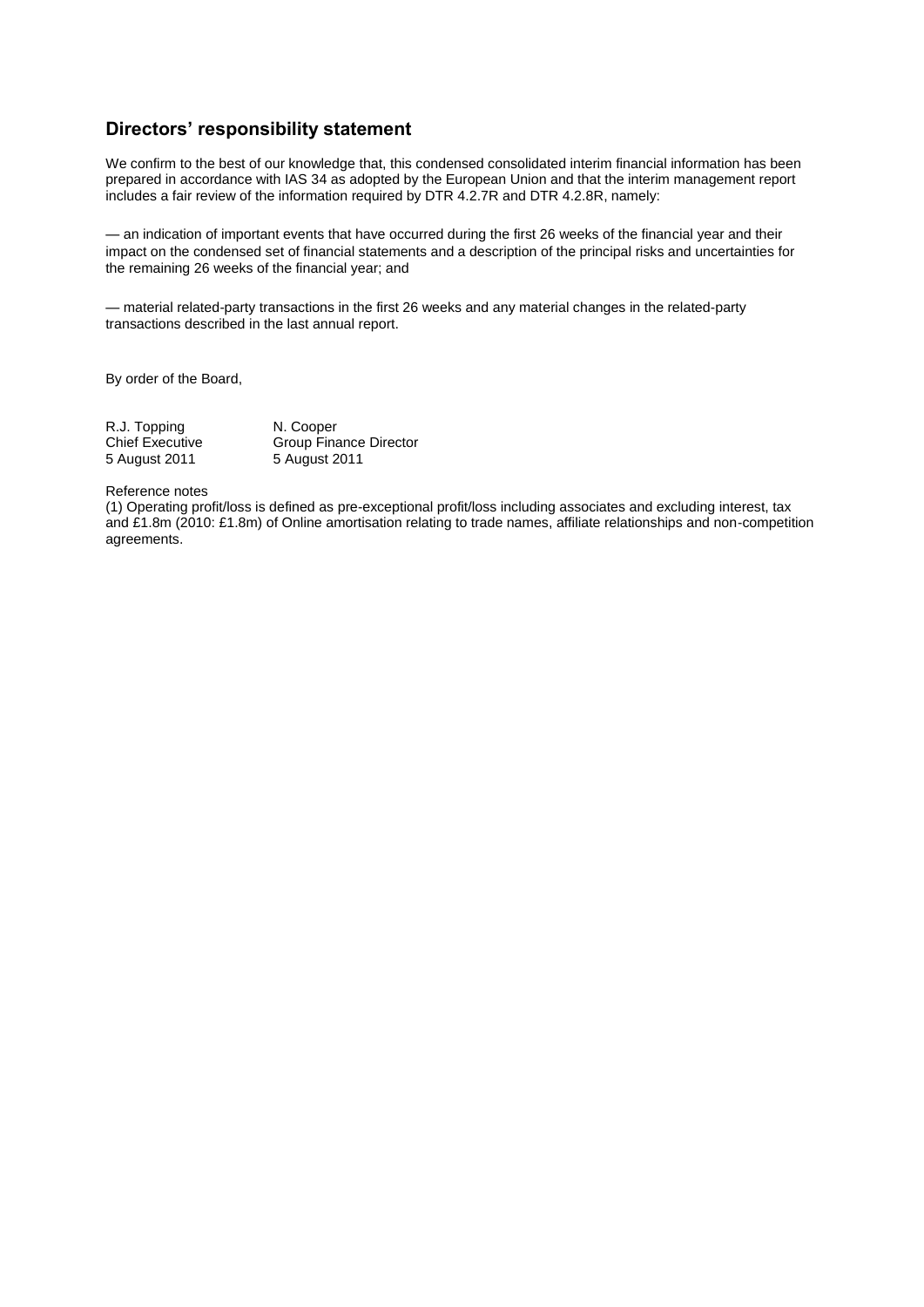## **William Hill PLC Interim Consolidated Income Statement (unaudited)**

for the 26 weeks ended 28 June 2011

|                                |                |                                       |                                         | 26 weeks<br>ended        |                                       |                                         | 26 weeks               | 52 weeks                                      |
|--------------------------------|----------------|---------------------------------------|-----------------------------------------|--------------------------|---------------------------------------|-----------------------------------------|------------------------|-----------------------------------------------|
|                                |                | <b>Before</b><br>exceptional<br>items | <b>Exceptional</b><br>items<br>(note 3) | 28 June<br>2011<br>Total | <b>Before</b><br>exceptional<br>items | <b>Exceptional</b><br>items<br>(note 3) | ended<br>2010<br>Total | ended<br>29 June 28 December<br>2010<br>Total |
|                                | <b>Notes</b>   | £m                                    | £m                                      | £m                       | £m                                    | £m                                      | £m                     | £m                                            |
| <b>Continuing Operations</b>   |                |                                       |                                         |                          |                                       |                                         |                        |                                               |
| Amounts wagered*               | $\overline{2}$ | 8,981.6                               | $\overline{\phantom{a}}$                | 8,981.6                  | 8,296.6                               | -                                       | 8,296.6                | 16,519.8                                      |
| Revenue                        | $\overline{2}$ | 567.8                                 |                                         | 567.8                    | 529.9                                 |                                         | 529.9                  | 1,071.8                                       |
| Cost of sales                  | $\overline{2}$ | (80.4)                                | $\overline{\phantom{0}}$                | (80.4)                   | (77.8)                                | 5.6                                     | (72.2)                 | (148.7)                                       |
| <b>Gross profit</b>            | $\overline{2}$ | 487.4                                 | Ξ.                                      | 487.4                    | 452.1                                 | 5.6                                     | 457.7                  | 923.1                                         |
| Other operating income         |                | 2.5                                   | ٠                                       | 2.5                      | 2.4                                   | L,                                      | 2.4                    | 5.3                                           |
| Other operating expenses       | 3              | (345.4)                               | (0.8)                                   | (346.2)                  | (322.1)                               | (4.2)                                   | (326.3)                | (659.0)                                       |
| Share of results of associates |                |                                       |                                         |                          |                                       |                                         |                        |                                               |
| and joint ventures             |                | 1.4                                   |                                         | 1.4                      | 1.4                                   |                                         | 1.4                    | 3.3                                           |
| Profit before interest and tax | $\overline{2}$ | 145.9                                 | (0.8)                                   | 145.1                    | 133.8                                 | 1.4                                     | 135.2                  | 272.7                                         |
| Investment income              | 2,4            | 7.6                                   | ۰                                       | 7.6                      | 6.7                                   | $\overline{a}$                          | 6.7                    | 14.0                                          |
| Finance costs                  | 3,5            | (24.0)                                | (1.8)                                   | (25.8)                   | (34.8)                                | (4.1)                                   | (38.9)                 | (93.4)                                        |
| <b>Profit before tax</b>       | $\overline{2}$ | 129.5                                 | (2.6)                                   | 126.9                    | 105.7                                 | (2.7)                                   | 103.0                  | 193.3                                         |
| Tax                            | 3,6            | (24.7)                                | 0.5                                     | (24.2)                   | (25.9)                                | 0.3                                     | (25.6)                 | (37.3)                                        |
| Profit for the period          |                | 104.8                                 | (2.1)                                   | 102.7                    | 79.8                                  | (2.4)                                   | 77.4                   | 156.0                                         |
| Attributable to:               |                |                                       |                                         |                          |                                       |                                         |                        |                                               |
| Equity holders of the parent   |                | 88.3                                  | (2.1)                                   | 86.2                     | 66.9                                  | (2.4)                                   | 64.5                   | 129.7                                         |
| Non-controlling interest       |                | 16.5                                  | $\blacksquare$                          | 16.5                     | 12.9                                  | $\blacksquare$                          | 12.9                   | 26.3                                          |
|                                |                | 104.8                                 | (2.1)                                   | 102.7                    | 79.8                                  | (2.4)                                   | 77.4                   | 156.0                                         |
| Earnings per share (pence)     |                |                                       |                                         |                          |                                       |                                         |                        |                                               |
| <b>Basic</b>                   | 8              |                                       |                                         | 12.3                     |                                       |                                         | 9.2                    | 18.6                                          |
| <b>Diluted</b>                 | 8              |                                       |                                         | 12.2                     |                                       |                                         | 9.1                    | 18.4                                          |

*\*Our definition of Amounts Wagered has been reviewed and updated since the prior interim report and consequently the prior period figure has been restated. This change has had no impact on the Income Statement, Statement of Financial Position, Reserves or Earnings per Share and is set out in the Accounting Policy note included in the Annual Report and Accounts 2010.*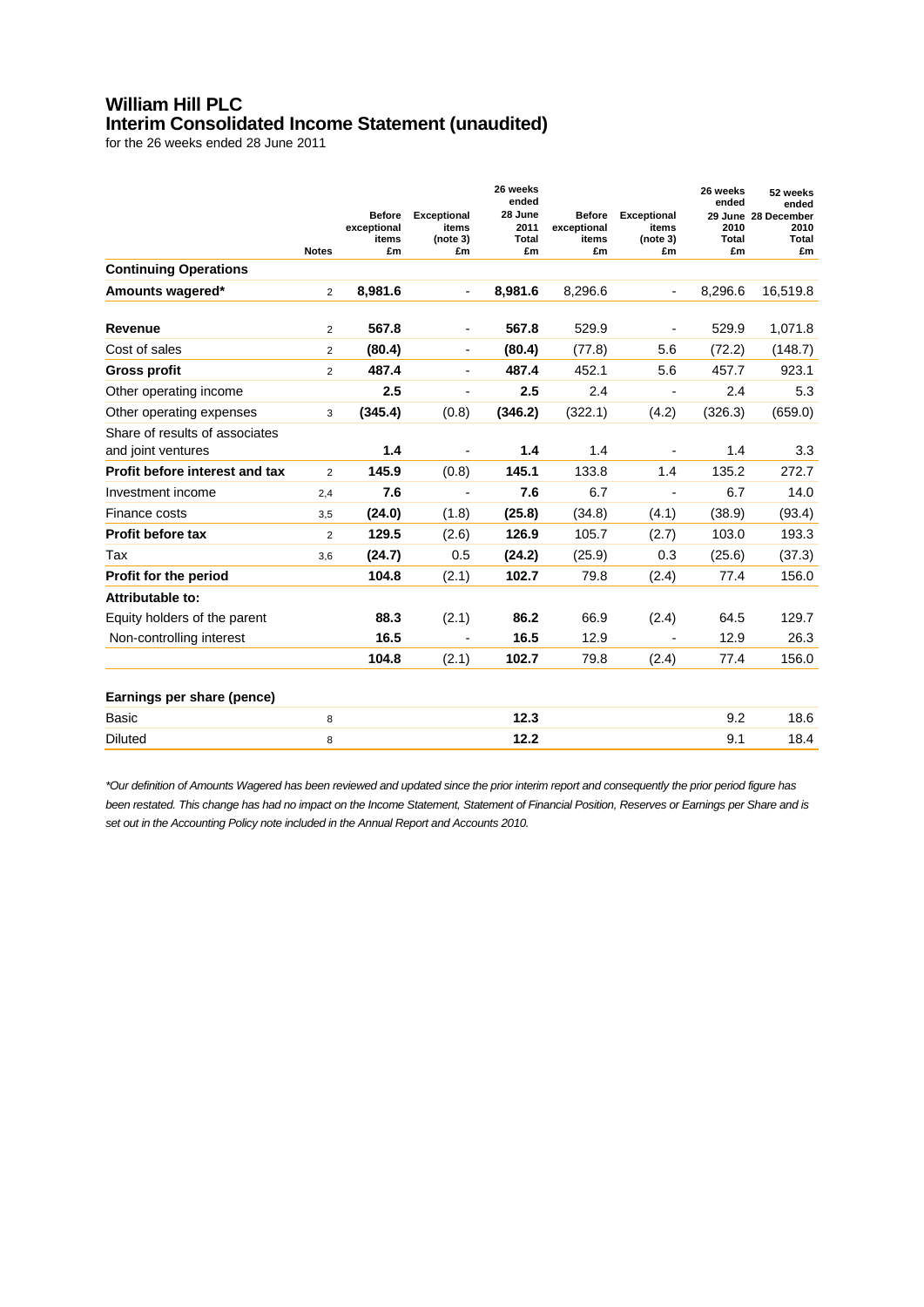### **William Hill PLC Interim Consolidated Statement of Comprehensive Income (unaudited)**

|                                                            |                   |                   | 52 weeks    |
|------------------------------------------------------------|-------------------|-------------------|-------------|
|                                                            | 26 weeks<br>ended | 26 weeks<br>ended | ended<br>28 |
|                                                            | 28 June           | 29 June           | December    |
|                                                            | 2011<br>£m        | 2010<br>£m        | 2010<br>£m  |
| Profit for the period                                      | 102.7             | 77.4              | 156.0       |
| Loss on cash flow hedges                                   | (0.1)             | (7.2)             | (8.4)       |
| Hedging losses transferred to income statement             |                   | 6.4               | 11.8        |
| Charged to income statement on de-designation              |                   |                   | 14.2        |
| Actuarial gains/(losses) on defined benefit pension scheme | 15.0              | (12.1)            | 6.1         |
| Exchange differences on translation of foreign operations  | (0.6)             | 0.7               | 0.6         |
| Tax on items taken to statement of comprehensive income    | (4.7)             | 3.7               | (7.4)       |
| Other comprehensive income/(loss) for the period           | 9.6               | (8.5)             | 16.9        |
| Total comprehensive income for the period                  | 112.3             | 68.9              | 172.9       |
| Attributable to:                                           |                   |                   |             |
| Equity holders of the parent                               | 95.8              | 56.0              | 146.6       |
| Non-controlling interest                                   | 16.5              | 12.9              | 26.3        |
|                                                            | 112.3             | 68.9              | 172.9       |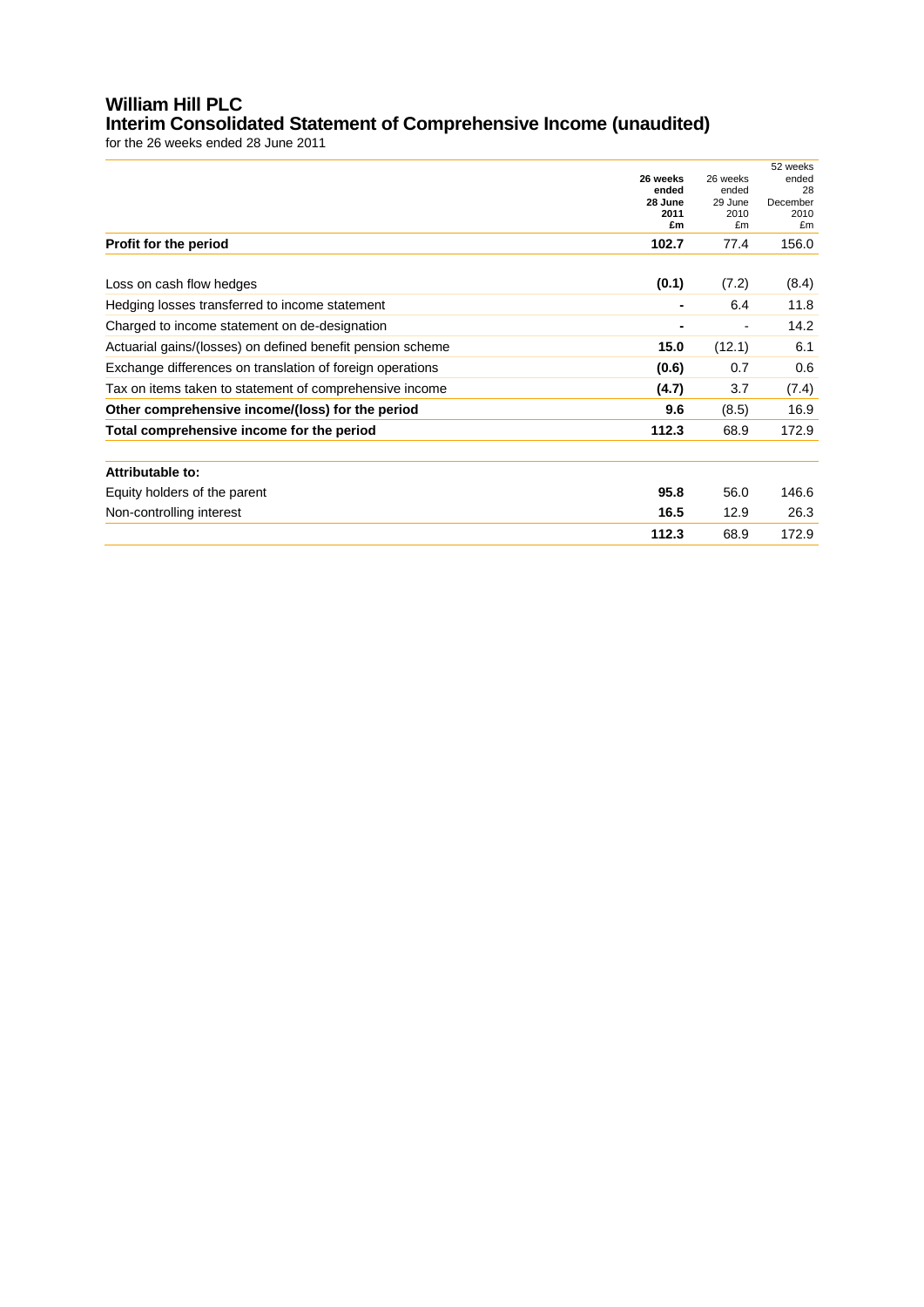## **William Hill PLC Interim Consolidated Statement of Changes in Equity (unaudited)**

| At 28 June 2011                                               | 70.2                   | 317.3                                            | 6.8                                    | (26.1)            | (14.0)                      | (0.2)                                          | 538.9                      | 892.9       | 12.7                      | 905.6                        |
|---------------------------------------------------------------|------------------------|--------------------------------------------------|----------------------------------------|-------------------|-----------------------------|------------------------------------------------|----------------------------|-------------|---------------------------|------------------------------|
| Distributions to non-<br>controlling interests                |                        |                                                  |                                        |                   |                             |                                                |                            |             | (15.3)                    | (15.3)                       |
| Acquisition of non-<br>controlling interests<br>(note 11)     |                        |                                                  |                                        |                   |                             |                                                | (8.8)                      | (8.8)       |                           | (8.8)                        |
| Dividends paid (note 7)                                       |                        |                                                  |                                        |                   |                             |                                                | (40.6)                     | (40.6)      |                           | (40.6)                       |
| Tax charge in respect of<br>share remuneration                |                        |                                                  |                                        |                   |                             |                                                | (0.2)                      | (0.2)       |                           | (0.2)                        |
| Credit recognised in respect<br>of share remuneration         |                        |                                                  |                                        |                   |                             |                                                | 3.4                        | 3.4         |                           | 3.4                          |
| Transfer of own shares to<br>recipients                       |                        |                                                  |                                        |                   | 4.6                         |                                                | (4.5)                      | 0.1         |                           | 0.1                          |
| <b>Total comprehensive</b><br>income/(loss) for the<br>period |                        |                                                  |                                        |                   |                             | (0.7)                                          | 96.5                       | 95.8        | 16.5                      | 112.3                        |
| Other comprehensive<br>income/(loss) for the period           |                        |                                                  |                                        |                   |                             | (0.7)                                          | 10.3                       | 9.6         |                           | 9.6                          |
| Retained profit for the<br>financial period                   |                        |                                                  |                                        |                   |                             |                                                | 86.2                       | 86.2        | 16.5                      | 102.7                        |
| At 29 December 2010                                           | 70.2                   | 317.3                                            | 6.8                                    | (26.1)            | (18.6)                      | 0.5                                            | 493.1                      | 843.2       | 11.5                      | 854.7                        |
|                                                               | share<br>capital<br>£m | Called-up Premium on<br>ordinary<br>shares<br>£m | Capital<br>redemption<br>reserve<br>£m | Merger<br>reserve | Own<br>shares<br>held<br>£m | Hedging<br>and<br>translation<br>reserve<br>£m | Retained<br>Earnings<br>£m | Total<br>£m | Non-<br>controlling<br>£m | interests Total Equity<br>£m |

| At 30 December 2009                                   | 70.2           | 317.3 | 6.8                      | (26.1) | (23.9) | (12.8)                   | 412.6  | 744.1  | 12.2   | 756.3  |
|-------------------------------------------------------|----------------|-------|--------------------------|--------|--------|--------------------------|--------|--------|--------|--------|
| Retained profit for the<br>financial period           |                |       |                          |        |        | $\blacksquare$           | 64.5   | 64.5   | 12.9   | 77.4   |
| Other comprehensive<br>income/(loss) for the period   | $\blacksquare$ |       |                          |        | $\sim$ | 0.2                      | (8.7)  | (8.5)  | ۰      | (8.5)  |
| <b>Total comprehensive</b><br>income for the period   |                |       |                          |        |        | 0.2                      | 55.8   | 56.0   | 12.9   | 68.9   |
| Transfer of own shares to<br>recipients               |                |       |                          |        | 4.6    | $\overline{\phantom{a}}$ | (4.6)  |        |        |        |
| Credit recognised in respect<br>of share remuneration |                |       |                          |        |        |                          | 2.7    | 2.7    | ۰.     | 2.7    |
| Dividends paid (note 7)                               |                |       | $\overline{\phantom{a}}$ |        |        | $\overline{\phantom{a}}$ | (35.5) | (35.5) | ۰      | (35.5) |
| Distributions to non-<br>controlling interests        |                |       |                          |        |        |                          |        | ۰.     | (12.7) | (12.7) |
| At 29 June 2010                                       | 70.2           | 317.3 | 6.8                      | (26.1) | (19.3) | (12.6)                   | 431.0  | 767.3  | 12.4   | 779.7  |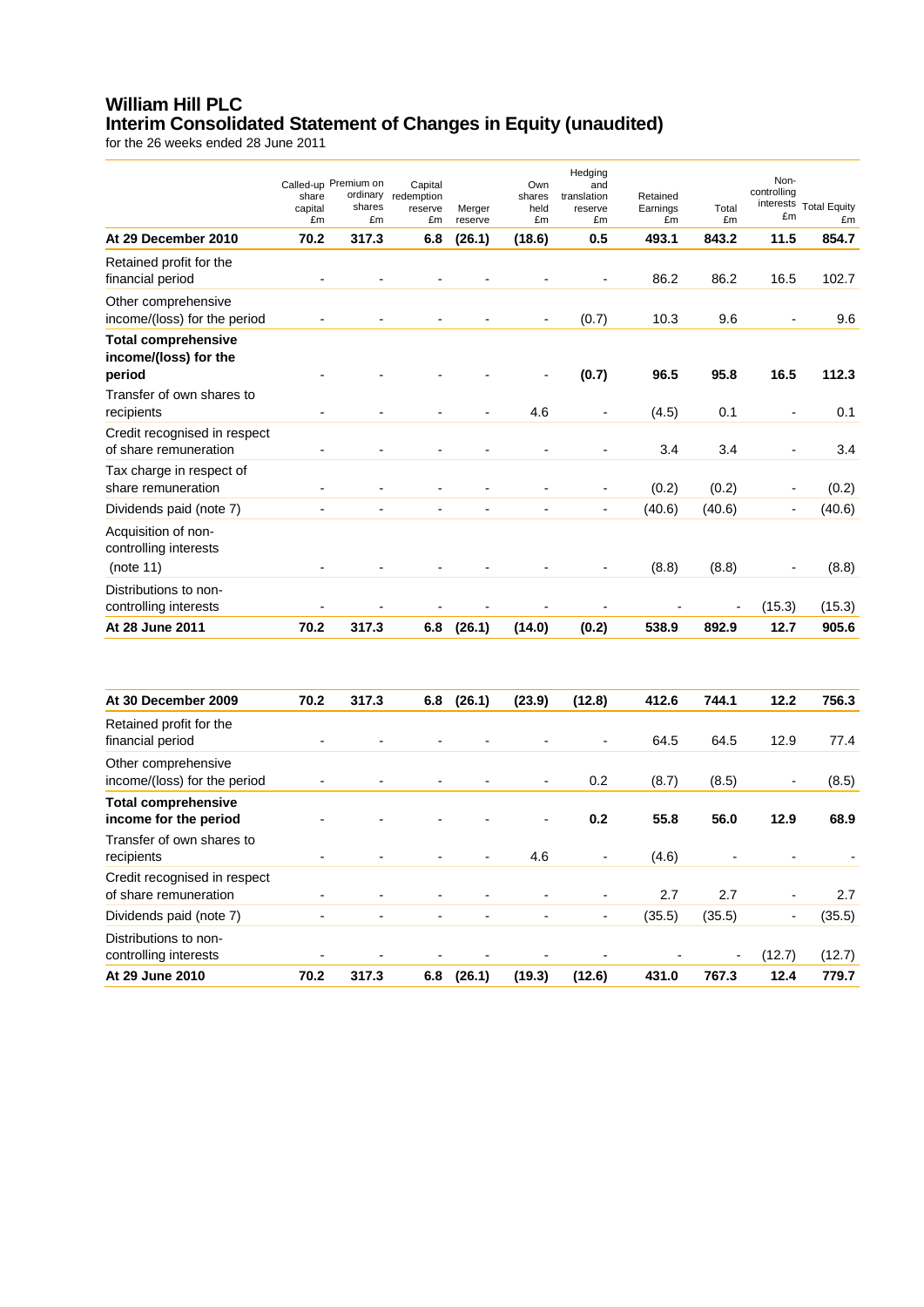## **William Hill PLC Interim Consolidated Statement of Changes in Equity (unaudited)**

|                                                          | share<br>capital<br>£m | Called-up Premium on<br>ordinary<br>shares<br>£m | Capital<br>redemption<br>reserve<br>£m | Merger<br>reserve | Own<br>shares<br>held<br>£m | Hedging<br>and<br>translation<br>reserve<br>£m | Retained<br>Earnings<br>£m | Total<br>£m | Non-<br>controlling<br>£m | interests Total Equity<br>£m |
|----------------------------------------------------------|------------------------|--------------------------------------------------|----------------------------------------|-------------------|-----------------------------|------------------------------------------------|----------------------------|-------------|---------------------------|------------------------------|
| At 29 December 2009                                      | 70.2                   | 317.3                                            | 6.8                                    | (26.1)            | (23.9)                      | (12.8)                                         | 412.6                      | 744.1       | 12.2                      | 756.3                        |
| Retained profit for the<br>financial period              |                        |                                                  |                                        |                   |                             |                                                | 129.7                      | 129.7       | 26.3                      | 156.0                        |
| Other comprehensive<br>income for the period             |                        |                                                  |                                        |                   | Ξ.                          | 13.3                                           | 3.6                        | 16.9        | $\overline{\phantom{a}}$  | 16.9                         |
| <b>Total comprehensive</b><br>income for the period      |                        |                                                  |                                        |                   |                             | 13.3                                           | 133.3                      | 146.6       | 26.3                      | 172.9                        |
| Transfer of own shares to<br>recipients                  |                        |                                                  |                                        |                   | 5.3                         |                                                | (5.0)                      | 0.3         |                           | 0.3                          |
| Credit recognised in<br>respect of share<br>remuneration |                        |                                                  |                                        |                   |                             |                                                | 4.7                        | 4.7         |                           | 4.7                          |
| Tax charge in respect of<br>share remuneration           |                        |                                                  |                                        |                   |                             |                                                | (0.2)                      | (0.2)       | $\overline{\phantom{a}}$  | (0.2)                        |
| Dividends paid (note 7)                                  |                        |                                                  |                                        |                   |                             | $\overline{\phantom{a}}$                       | (52.3)                     | (52.3)      | -                         | (52.3)                       |
| Distributions to non-<br>controlling interests           |                        |                                                  |                                        |                   |                             |                                                |                            |             | (27.0)                    | (27.0)                       |
| At 28 December 2010                                      | 70.2                   | 317.3                                            | 6.8                                    | (26.1)            | (18.6)                      | 0.5                                            | 493.1                      | 843.2       | 11.5                      | 854.7                        |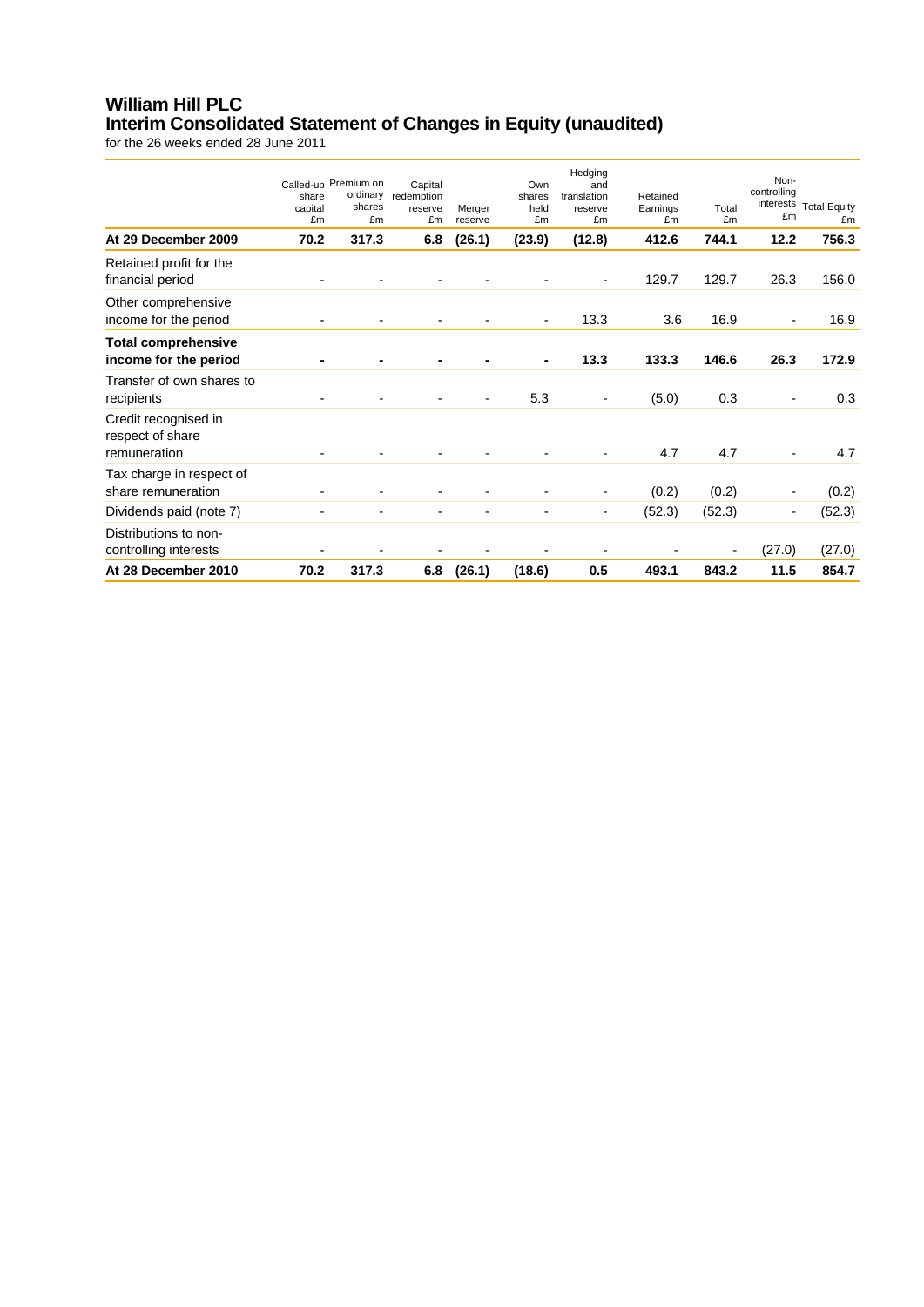# **William Hill PLC Interim Consolidated Statement of Financial Position (unaudited)**

as at 28 June 2011

|                                                     |       | 28 June<br>2011 | 29 June<br>2010 | 28 December<br>2010 |
|-----------------------------------------------------|-------|-----------------|-----------------|---------------------|
|                                                     | Notes | £m              | £m              | £m                  |
| <b>Non-current assets</b>                           |       |                 |                 |                     |
| Intangible assets                                   |       | 1,440.4         | 1,446.4         | 1,446.2             |
| Property, plant and equipment                       |       | 202.6           | 188.8           | 198.3               |
| Interest in associates                              |       | 11.3            | 7.9             | 9.9                 |
| Investments                                         | 9     | 3.4             |                 |                     |
| Deferred tax asset                                  |       | 10.6            | 27.1            | 16.2                |
|                                                     |       | 1,668.3         | 1,670.2         | 1,670.6             |
| <b>Current assets</b>                               |       |                 |                 |                     |
| Inventories                                         |       | 0.3             | 0.3             | 0.3                 |
| Trade and other receivables                         |       | 32.5            | 32.9            | 47.0                |
| Cash and cash equivalents                           |       | 110.4           | 176.4           | 109.4               |
| Derivative financial instruments                    |       |                 | 0.5             |                     |
|                                                     |       | 143.2           | 210.1           | 156.7               |
| <b>Total assets</b>                                 |       | 1,811.5         | 1,880.3         | 1,827.3             |
|                                                     |       |                 |                 |                     |
| <b>Current liabilities</b>                          |       |                 |                 |                     |
| Trade and other payables                            |       | (139.7)         | (123.4)         | (148.9)             |
| <b>Current tax liabilities</b>                      |       | (62.7)          | (63.0)          | (52.6)              |
| Borrowings                                          | 10    | (0.1)           | (0.1)           | (0.1)               |
| Derivative financial instruments                    |       | (16.7)          | (16.1)          | (23.3)              |
|                                                     |       | (219.2)         | (202.6)         | (224.9)             |
| <b>Non-current liabilities</b>                      |       |                 |                 |                     |
| Borrowings                                          | 10    | (504.5)         | (644.3)         | (548.4)             |
| Retirement benefit obligations                      | 13    | (15.6)          | (56.5)          | (30.9)              |
| Amounts owed to non-controlling interest            | 11    | (7.8)           | $\overline{a}$  |                     |
| Derivative financial instruments                    |       | (5.2)           | (31.2)          | (9.4)               |
| Deferred tax liabilities                            |       | (153.6)         | (166.0)         | (159.0)             |
|                                                     |       | (686.7)         | (898.0)         | (747.7)             |
| <b>Total liabilities</b>                            |       | (905.9)         | (1, 100.6)      | (972.6)             |
| <b>Net assets</b>                                   |       | 905.6           | 779.7           | 854.7               |
|                                                     |       |                 |                 |                     |
| <b>Equity</b>                                       |       |                 |                 |                     |
| Called-up share capital                             |       | 70.2            | 70.2            | 70.2                |
| Share premium account                               |       | 317.3           | 317.3           | 317.3               |
| Capital redemption reserve                          |       | 6.8             | 6.8             | 6.8                 |
| Merger reserve                                      |       | (26.1)          | (26.1)          | (26.1)              |
| Own shares held                                     |       | (14.0)          | (19.3)          | (18.6)              |
| Hedging and translation reserves                    |       | (0.2)           | (12.6)          | 0.5                 |
| Retained earnings                                   |       | 538.9           | 431.0           | 493.1               |
| Equity attributable to equity holders of the parent |       | 892.9           | 767.3           | 843.2               |
| Non-controlling interest                            | 11    | 12.7            | 12.4            | 11.5                |
| <b>Total equity</b>                                 |       | 905.6           | 779.7           | 854.7               |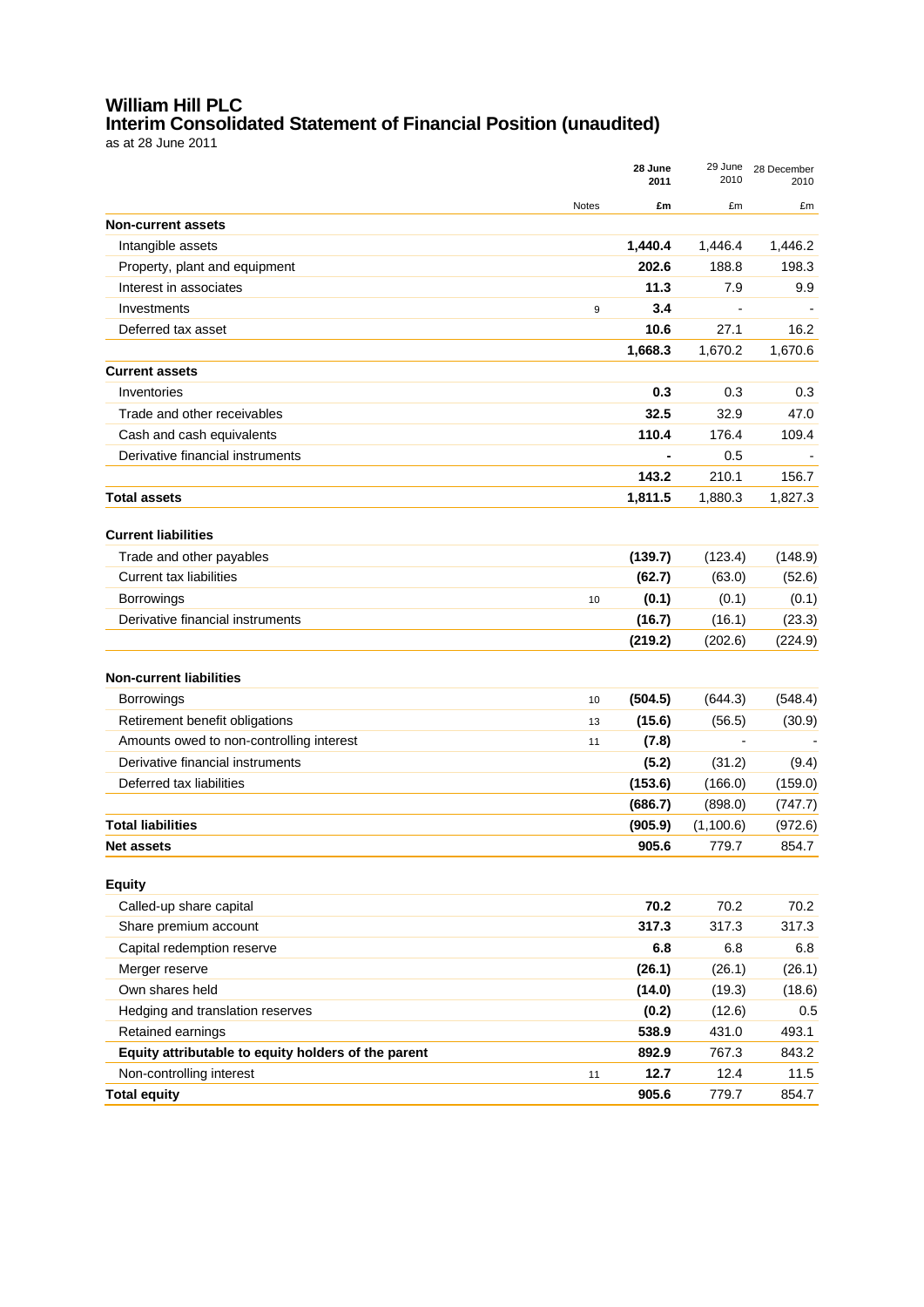## **William Hill PLC Interim Consolidated Cash Flow Statement (unaudited)**

|                                                                    |                | 26 weeks           | 26 weeks<br>ended | 52 weeks<br>ended |
|--------------------------------------------------------------------|----------------|--------------------|-------------------|-------------------|
|                                                                    |                | ended              | 29 June           | 28 December       |
|                                                                    | <b>Notes</b>   | 28 June 2011<br>£m | 2010<br>£m        | 2010<br>£m        |
| Net cash from operating activities                                 | 12             | 128.9              | 133.3             | 223.9             |
| <b>Investing activities</b>                                        |                |                    |                   |                   |
| Interest received                                                  |                | 0.2                | 0.1               | 0.6               |
| Proceeds on disposal of property, plant and equipment              |                | 0.5                | 1.3               | 2.1               |
| Purchases of property, plant and equipment                         |                | (16.4)             | (7.0)             | (22.4)            |
| Expenditure on computer software                                   |                | (8.0)              | (7.0)             | (14.3)            |
| Investments made                                                   | 9              | (3.4)              |                   |                   |
| Net cash used in investing activities                              |                | (27.1)             | (12.6)            | (34.0)            |
| <b>Financing activities</b>                                        |                |                    |                   |                   |
| SAYE share option redemptions                                      |                | 0.1                | 0.2               | 0.3               |
| Dividends paid                                                     | $\overline{7}$ | (40.6)             | (35.5)            | (52.3)            |
| Distributions paid to non-controlling interests                    | 11             | (15.3)             | (12.7)            | (27.0)            |
| Repayments of borrowings                                           |                | (45.0)             | (375.1)           | (734.1)           |
| Amounts drawn down from new facilities                             |                |                    | 359.0             | 619.0             |
| New debt facility issue costs                                      |                | ۰                  |                   | (6.2)             |
| Net cash used in financing activities                              |                | (100.8)            | (64.1)            | (200.3)           |
| Net increase/(decrease) in cash and cash equivalents in the period |                | 1.0                | 56.6              | (10.4)            |
| Cash and cash equivalents at start of period                       |                | 109.4              | 119.8             | 119.8             |
| Cash and cash equivalents at end of period                         |                | 110.4              | 176.4             | 109.4             |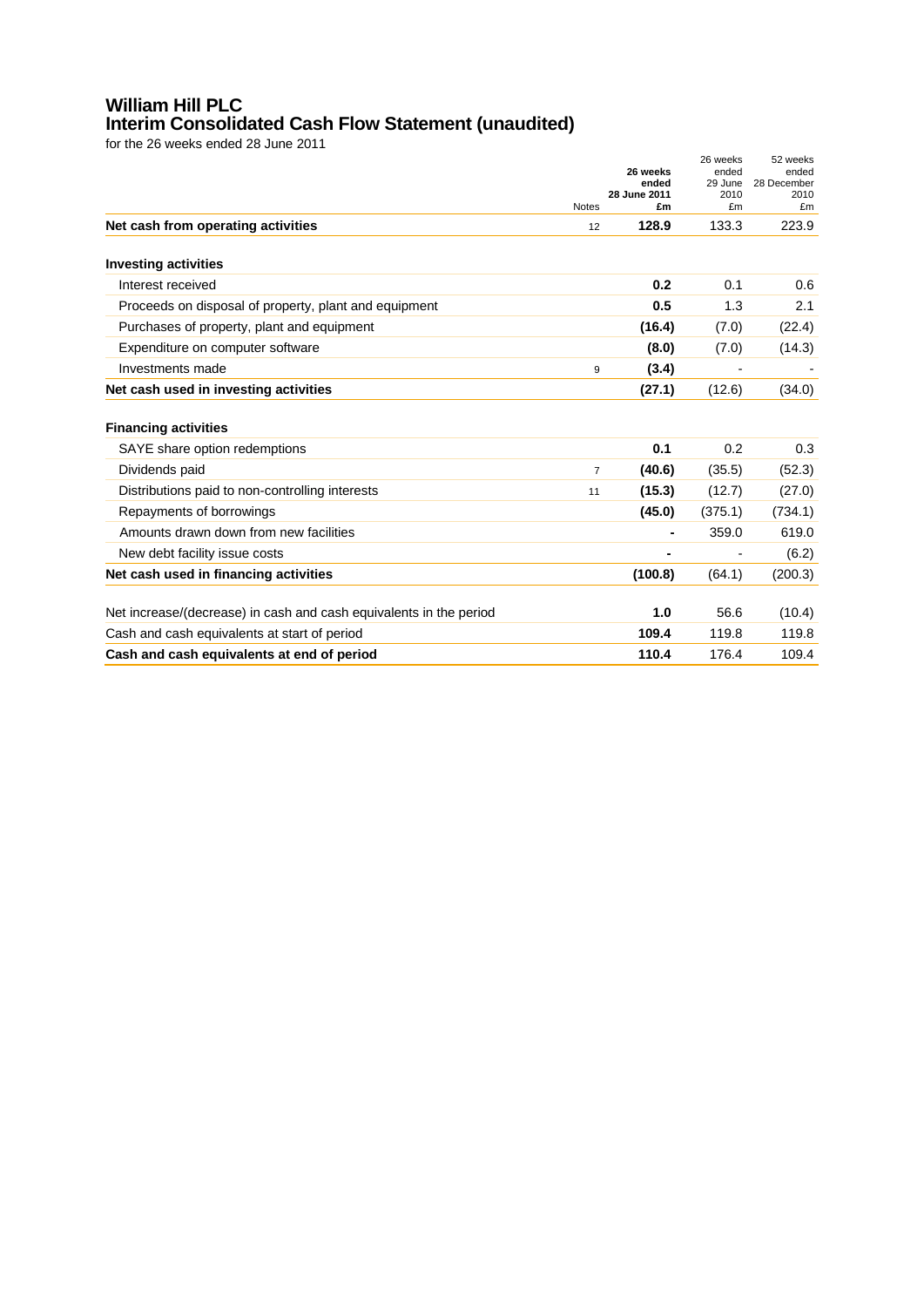## **William Hill PLC Notes to the Group Financial Statements**

for the 26 weeks ended 28 June 2011

# **1. Basis of accounting**

### **General Information**

William Hill PLC is a Company incorporated in the United Kingdom under the Companies Act 2006. The address of the registered office is Greenside House, 50 Station Road, London, N22 7TP. The condensed consolidated financial information for the 26 weeks ended 28 June 2011, which has been approved by a committee of the Board of Directors on 5 Aug 2011, has been prepared on the basis of the accounting policies set out in the Group's 2010 Annual Report and Accounts on pages 62 to 69, which can be found on the Group's website www.williamhillplc.co.uk. This condensed consolidated financial information for the 26 weeks ended 28 June 2011 has been prepared in accordance with the Disclosure and Transparency Rules of the Financial Services Authority and with IAS 34, "Interim Financial Reporting" as adopted by the European Union. The condensed consolidated financial information for the 26 weeks ended 28 June 2011 should be read in conjunction with the annual financial statements for the 52 weeks ended 28 December 2010, which have been prepared in accordance with International Financial Reporting Standards (IFRS) as adopted by the European Union. The accounting policies used in the preparation of the interim financial information have been consistently applied to all periods presented.

The condensed consolidated financial information for the 26 weeks ended 28 June 2011 is unaudited and does not constitute statutory accounts within the meaning of section 435 of the Companies Act 2006, but has been reviewed by the auditors and their report is set out at the end of this financial information. The results for the 52 week period ended 28 December 2010 shown in this report do not constitute the Company's statutory accounts for that period but have been extracted from those accounts, which have been filed with the Registrar of Companies. The auditors have reported on those accounts. Their report was unqualified and did not contain a statement under section 498 (2) or (3) of the Companies Act 2006.

The directors consider that the 'adjusted' earnings per share measure, as disclosed in note 8, provides additional useful information for shareholders on the underlying performance of the business. It is not a recognised measure under IFRS and may not be directly comparable with 'adjusted' measures used by other companies.

### **Adoption of new and revised standards**

In the current financial year the Group has adopted IFRIC 19 'Extinguishing Financial Liabilities with Equity Instruments'. There are no material changes to the amounts or disclosures in the financial statements as a result of this standard's adoption.

### **Basis of accounting**

The interim condensed consolidated financial information has been prepared in accordance with IFRS adopted by the European Union and therefore complies with Article 4 of the EU IAS Regulation.

The interim financial information has been prepared on the historical cost basis, except for the revaluation of certain financial instruments.

The prior year figures for other operating income and other operating expenses have been revised, both being reduced by £4m. This reclassifies our partial VAT recovery as a reduction in expenses rather than as other income. The revised presentation is consistent with the presentation and policy adopted in the 2010 Annual Report and Accounts. There is no impact on gross profit or on profit before interest and tax as a result of this revision.

### **Basis of consolidation**

The financial information incorporates the financial statements of the Company and entities controlled by the Company (its subsidiaries) made up to 28 June 2011. Control is achieved where the Company has the power to govern the financial and operating policies of an investee entity so as to obtain benefits from its activities.

The results of subsidiaries acquired or disposed of during the period are included in the interim consolidated income statement from the effective date of acquisition or up to the effective date of disposal, as appropriate.

Where necessary, adjustments are made to the financial statements of subsidiaries to bring the accounting policies used into line with those used by the Group. All intra-Group transactions, balances, income and expenses are eliminated on consolidation.

### **Business combinations and investments**

On acquisition, the assets, liabilities and contingent liabilities of a subsidiary are measured at their fair values at the date of acquisition. Any excess of the cost of acquisition over the fair values of the identifiable net assets acquired is recognised as goodwill. Any deficiency of the cost of acquisition below the fair values of the identifiable net assets acquired (i.e. discount on acquisition) is credited to profit and loss in the period of acquisition.

Convertible loans made to businesses within the framework of a binding acquisition agreement are presented as noncurrent investments provided that their conversion is deemed probable. They are accounted for at cost less provision for any diminution in value.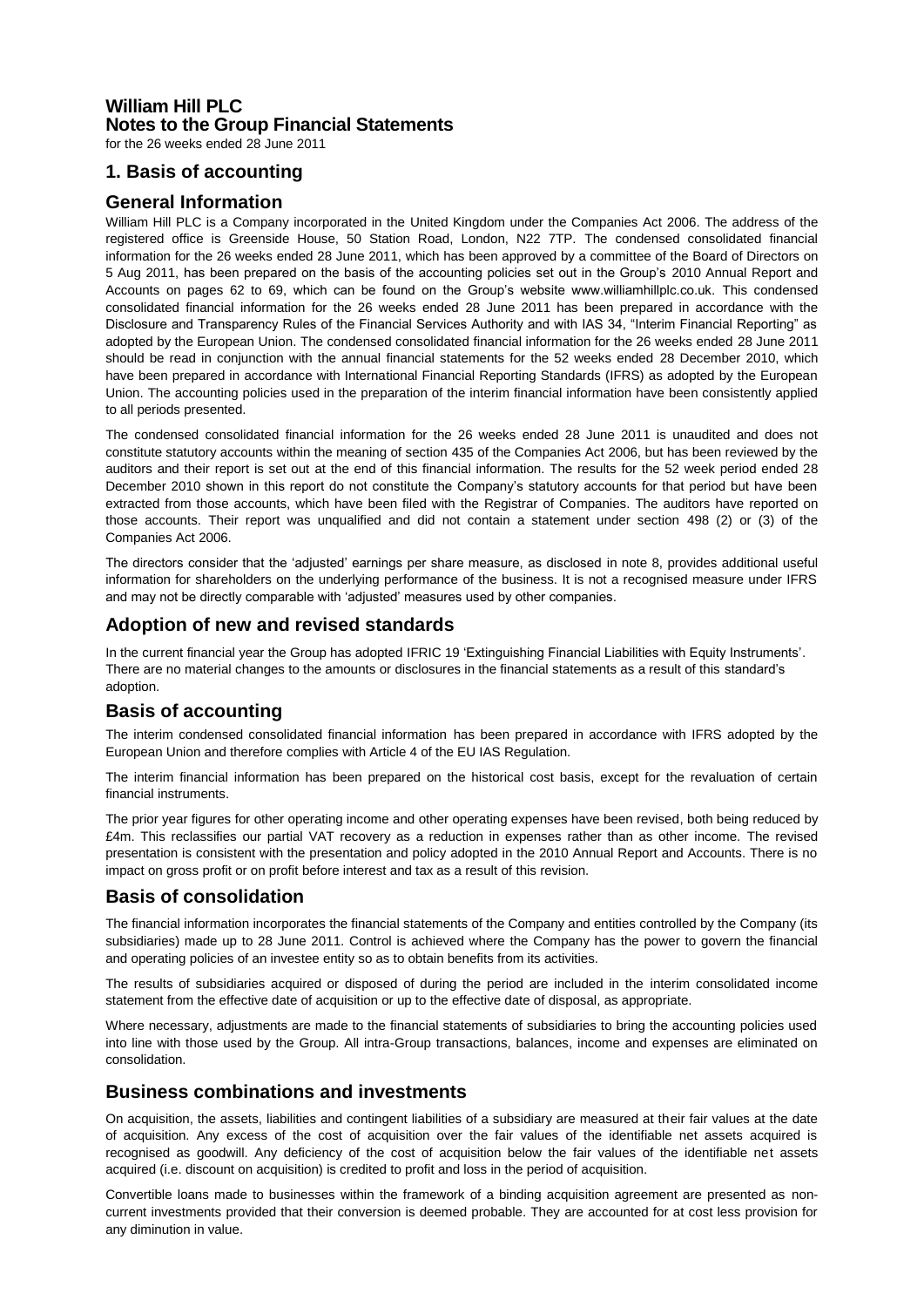## **1. Basis of accounting (continued)**

### **Going concern**

The Group meets its day to day working capital requirements through its cash resources on hand supplemented by £300m of 7.125% Guaranteed Notes due 2016 and available bank facilities of £550m, which expire in 2015. Whilst current economic conditions create uncertainty over the level of demand for the Group's products, the Group's forecasts and projections show that the Group should be able to operate within the level of its new borrowing facilities.

Therefore, after making these enquiries, the directors have a reasonable expectation that the Company and the Group have adequate resources to continue in operational existence for the foreseeable future. Accordingly, they continue to adopt the going concern basis in preparing the interim financial information.

## **Seasonality**

The Group's overall profitability is primarily sensitive to sporting results, largely in terms of outcome but also in terms of the timing and presence of significant events that attract a large amount of stakes. For example, the comparative results in 2010 include the effect of the World Cup that year. In addition, adverse winter weather conditions can disrupt the sporting calendar and limit betting opportunities. However, as the gaming element of revenue relating to FOBT machines and William Hill Online increases, then this sensitivity is reduced.

### **2. Segment information**

The Board reviews its reportable operating segments in line with guidance provided by IFRS 8 'Operating Segments'. The segments are aligned with the reports the Board and the Group's Chief Executive review to make strategic decisions.

The Retail distribution channel comprises all activity undertaken in LBOs including gaming machines. The Online segment comprises all activity undertaken on-line including an online sportsbook, online casino, online poker sites and other gaming products. The Telephone segment comprises the Group's telephone betting services including telephone bet capture positions at its call centres. Other activities include on-course betting and greyhound stadia operations.

|                                                                         | Retail<br>£m | Online<br>£m             | <b>Telephone</b><br>£m   | Other<br>£m | Corporate<br>£m          | Group<br>£m |
|-------------------------------------------------------------------------|--------------|--------------------------|--------------------------|-------------|--------------------------|-------------|
| Amounts wagered                                                         | 7,871.9      | 926.8                    | 169.7                    | 13.2        | $\overline{\phantom{a}}$ | 8,981.6     |
| Payout                                                                  | (7, 473.1)   | (774.1)                  | (157.2)                  | (9.4)       | $\overline{\phantom{a}}$ | (8, 413.8)  |
| Revenue                                                                 | 398.8        | 152.7                    | 12.5                     | 3.8         | ۰                        | 567.8       |
| GPT, duty, levies and other cost of sales                               | (66.1)       | (11.6)                   | (2.2)                    | (0.5)       | $\overline{\phantom{a}}$ | (80.4)      |
| Gross profit                                                            | 332.7        | 141.1                    | 10.3                     | 3.3         |                          | 487.4       |
| Depreciation                                                            | (11.6)       | (0.3)                    |                          | (0.1)       | (1.4)                    | (13.4)      |
| Amortisation <sup>(1)</sup>                                             | (1.3)        | (5.7)                    | (0.1)                    |             | -                        | (7.1)       |
| Other administrative expenses                                           | (215.8)      | (81.0)                   | (10.0)                   | (2.8)       | (12.8)                   | (322.4)     |
| Share of result of associate, joint<br>ventures, and impairment charges |              |                          |                          |             | 1.4                      | 1.4         |
| Exceptional operating items                                             | ۰            | $\overline{\phantom{a}}$ | $\overline{\phantom{a}}$ | ٠           | (0.8)                    | (0.8)       |
| Segment profit/(loss) before interest<br>and tax                        | 104.0        | 54.1                     | 0.2                      | 0.4         | (13.6)                   | 145.1       |
| Non-operating exceptional items                                         |              |                          |                          |             | (1.8)                    | (1.8)       |
| Investment income                                                       |              |                          |                          |             | 7.6                      | 7.6         |
| Finance costs                                                           |              |                          |                          |             | (24.0)                   | (24.0)      |
| (Loss)/profit before tax                                                |              |                          |                          |             | (31.8)                   | 126.9       |

Business segment information for the 26 weeks ended 28 June 2011:

(1) Included within amortisation for the Online segment is £1.8m on intangible assets relating to trade names and affiliate relationships arising from the acquisition of Playtech assets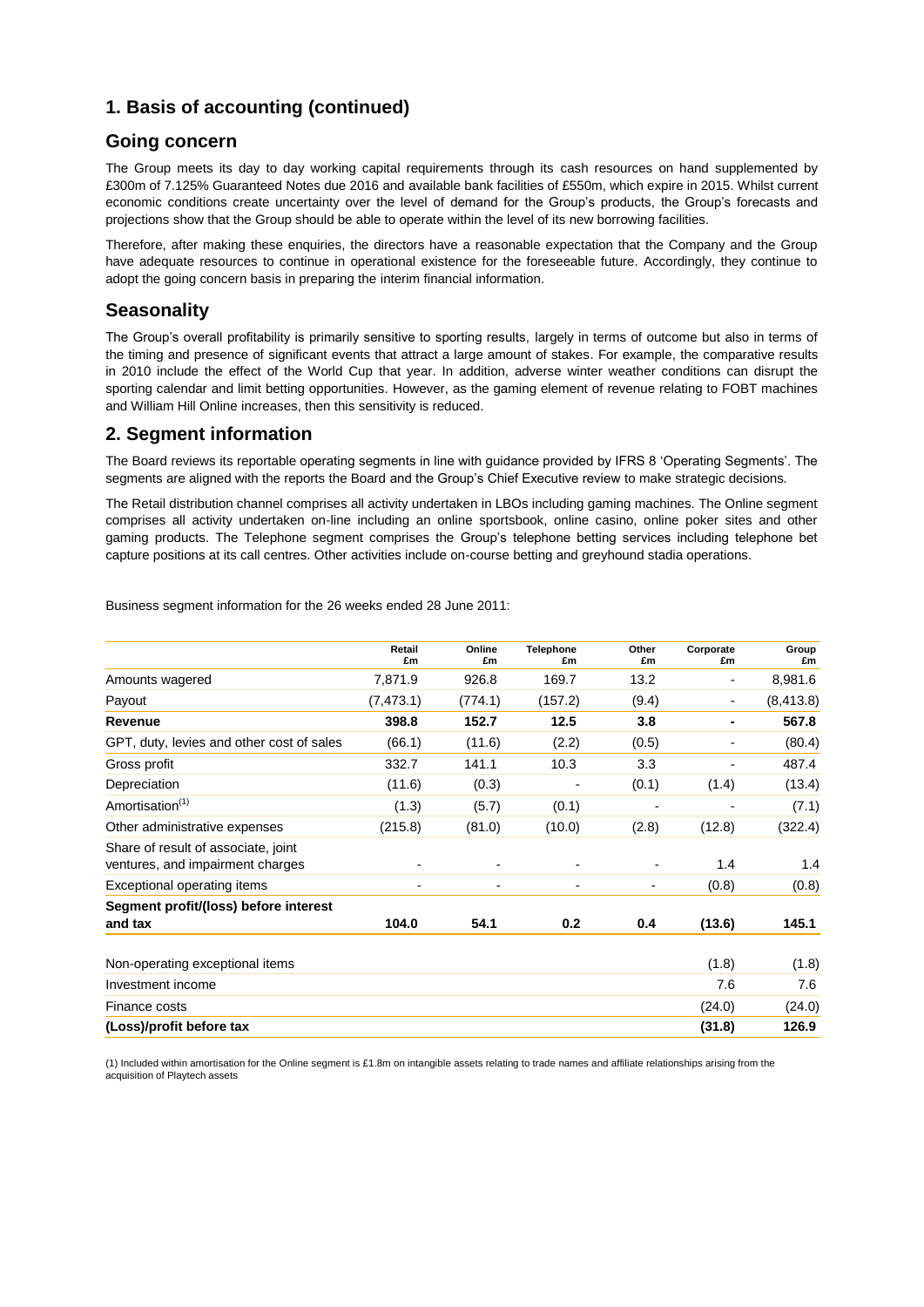# **2. Segment information (continued)**

Business segment information for the 26 weeks ended 29 June 2010:

|                                                                         | Retail<br>£m | Online<br>£m | <b>Telephone</b><br>£m | Other<br>£m    | Corporate<br>£m          | Group<br>£m |
|-------------------------------------------------------------------------|--------------|--------------|------------------------|----------------|--------------------------|-------------|
| Amounts wagered                                                         | 7,379.5      | 634.7        | 269.1                  | 13.3           | -                        | 8,296.6     |
| Payout                                                                  | (6,989.7)    | (510.5)      | (256.6)                | (9.9)          | $\overline{\phantom{a}}$ | (7,766.7)   |
| <b>Revenue</b>                                                          | 389.8        | 124.2        | 12.5                   | 3.4            | ۰                        | 529.9       |
| GPT, duty, levies and other cost of sales                               | (64.4)       | (9.8)        | (3.2)                  | (0.4)          | $\overline{\phantom{a}}$ | (77.8)      |
| Gross profit                                                            | 325.4        | 114.4        | 9.3                    | 3.0            |                          | 452.1       |
| Depreciation                                                            | (11.9)       | (0.2)        | (0.4)                  | (0.1)          | (1.0)                    | (13.6)      |
| Amortisation <sup>(1)</sup>                                             | (0.9)        | (5.0)        | (0.3)                  | $\blacksquare$ |                          | (6.2)       |
| Other administrative expenses                                           | (210.0)      | (66.1)       | (10.9)                 | (2.9)          | (10.0)                   | (299.9)     |
| Share of result of associate, joint<br>ventures, and impairment charges |              |              |                        |                | 1.4                      | 1.4         |
| Exceptional operating items                                             | 5.6          | -            | (4.2)                  | -              | $\overline{\phantom{a}}$ | 1.4         |
| Segment profit/(loss) before interest<br>and tax                        | 108.2        | 43.1         | (6.5)                  |                | (9.6)                    | 135.2       |
| Non-operating exceptional items                                         |              |              |                        |                | (4.1)                    | (4.1)       |
| Investment income                                                       |              |              |                        |                | 6.7                      | 6.7         |
| Finance costs                                                           |              |              |                        |                | (34.8)                   | (34.8)      |
| (Loss)/profit before tax                                                |              |              |                        |                | (41.8)                   | 103.0       |

(1) Included within amortisation for the Online segment is £1.8m on intangible assets relating to trade names and affiliate relationships arising from the acquisition of Playtech assets

Business segment information for the 52 weeks ended 28 December 2010:

|                                           | Retail<br>£m | Online<br>£m | <b>Telephone</b><br>£m | Other<br>£m              | Corporate<br>£m          | Group<br>£m |
|-------------------------------------------|--------------|--------------|------------------------|--------------------------|--------------------------|-------------|
| Amounts wagered                           | 14,763.0     | 1,272.7      | 457.6                  | 26.5                     | $\overline{\phantom{a}}$ | 16,519.8    |
| Payout                                    | (13,979.9)   | (1,021.2)    | (427.3)                | (19.6)                   | $\overline{\phantom{a}}$ | (15, 448.0) |
| Revenue                                   | 783.1        | 251.5        | 30.3                   | 6.9                      |                          | 1,071.8     |
| GPT, duty, levies and other cost of sales | (127.0)      | (18.7)       | (7.7)                  | (0.9)                    |                          | (154.3)     |
| Gross profit                              | 656.1        | 232.8        | 22.6                   | 6.0                      |                          | 917.5       |
| Depreciation                              | (24.1)       | (0.6)        |                        | (0.3)                    | (1.9)                    | (26.9)      |
| Amortisation <sup>(1)</sup>               | (3.2)        | (10.3)       | (0.7)                  | $\overline{\phantom{0}}$ |                          | (14.2)      |
| Other administrative expenses             | (424.3)      | (134.4)      | (21.0)                 | (5.6)                    | (21.2)                   | (606.5)     |
| Share of result of associate              |              |              |                        | $\blacksquare$           | 3.3                      | 3.3         |
| Exceptional operating items               | 5.6          | -            | (6.1)                  | -                        |                          | (0.5)       |
| Segment profit/(loss) before interest     |              |              |                        |                          |                          |             |
| and tax                                   | 210.1        | 87.5         | (5.2)                  | 0.1                      | (19.8)                   | 272.7       |
| Non-operating exceptional items           |              |              |                        |                          | (25.5)                   | (25.5)      |
| Investment income                         |              |              |                        |                          | 14.0                     | 14.0        |
| Finance costs                             |              |              |                        |                          | (67.9)                   | (67.9)      |
| (Loss)/profit before tax                  |              |              |                        |                          | (99.2)                   | 193.3       |

(1) Included within amortisation for the Online segment is £3.6m on intangible assets relating to trade names and affiliate relationships arising from the acquisition of Playtech assets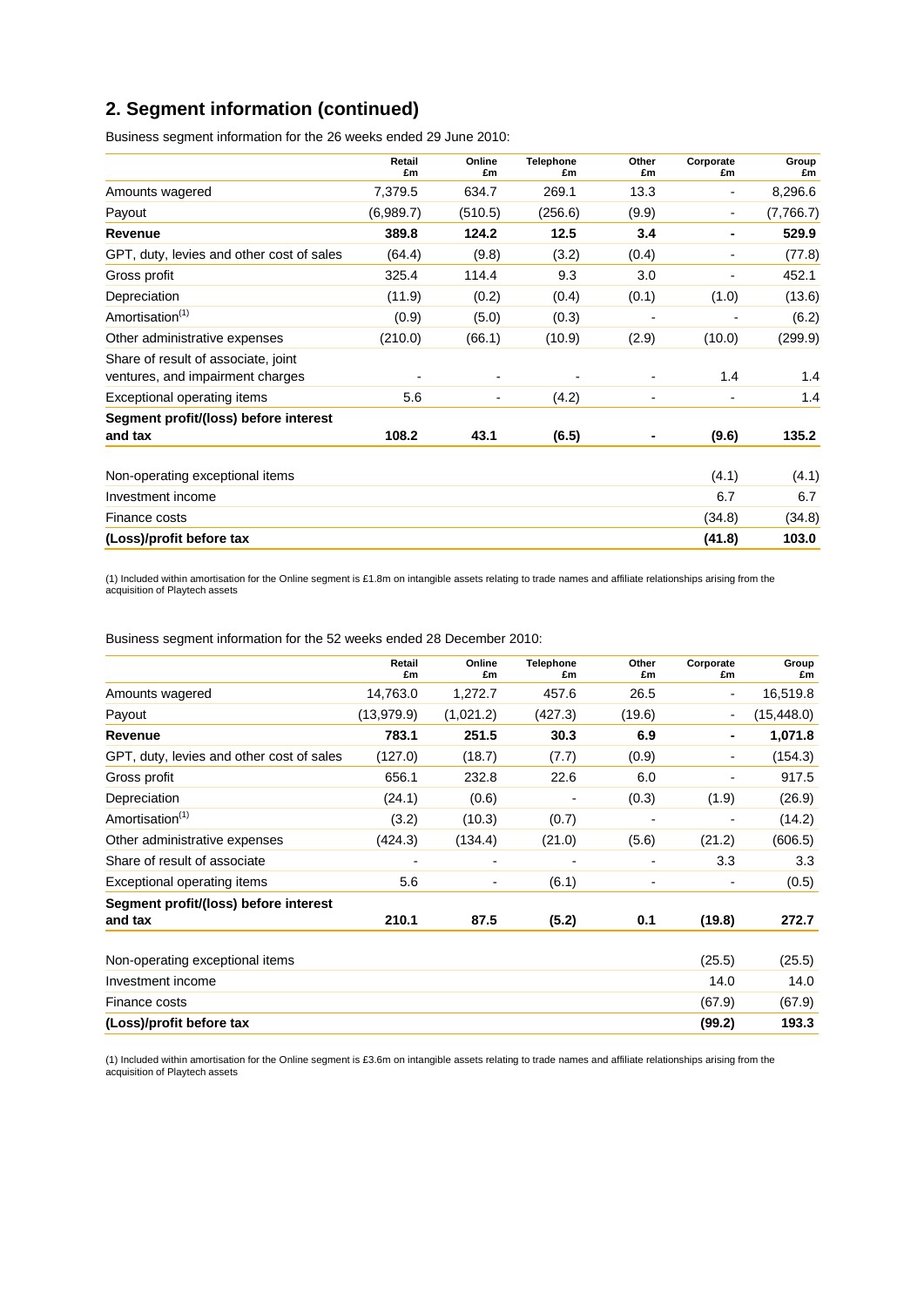## **3. Exceptional items**

Exceptional items are those items the Group considers to be one-off or material in nature that should be brought to the reader's attention in understanding the Group's financial performance. Exceptional items are as follows:

|                                                                       | 26 weeks<br>ended | 26 weeks<br>ended | 52 weeks<br>ended |
|-----------------------------------------------------------------------|-------------------|-------------------|-------------------|
|                                                                       | 28 June           | 29 June           | 28 December       |
|                                                                       | 2011              | 2010              | 2010              |
|                                                                       | £m                | £m                | £m                |
| Operating                                                             |                   |                   |                   |
| US acquisition costs $1$                                              | (0.8)             |                   |                   |
| Amounts received in respect of VAT reclaim <sup>2</sup>               |                   | 5.6               | 5.6               |
| Telephone business restructuring costs <sup>3</sup>                   |                   | (4.2)             | (6.1)             |
|                                                                       | (0.8)             | 1.4               | (0.5)             |
| Non-operating                                                         |                   |                   |                   |
| Fair value loss on hedging arrangements <sup>4</sup>                  | (1.8)             | (4.1)             | (4.1)             |
| Transfer to income statement on de-designation of hedges <sup>5</sup> |                   |                   | (14.2)            |
| Cost in respect of re-financing <sup>6</sup>                          |                   |                   | (7.2)             |
|                                                                       | (1.8)             | (4.1)             | (25.5)            |
| <b>Total exceptional items</b>                                        | (2.6)             | (2.7)             | (26.0)            |

The tax impact of exceptional items is as follows:

|                                                                                      | 26 weeks<br>ended<br>28 June<br>2011<br>£m | 26 weeks<br>ended<br>29 June<br>2010<br>£m | 52 weeks<br>ended<br>28 December<br>2010<br>£m |
|--------------------------------------------------------------------------------------|--------------------------------------------|--------------------------------------------|------------------------------------------------|
| Tax charge on VAT reclaim <sup>2</sup>                                               |                                            | (1.5)                                      | (1.6)                                          |
| Tax credit in respect of telephone restructuring 3                                   | ۰                                          | 0.7                                        | 1.1                                            |
| Tax credit in respect of fair value loss on hedging arrangements <sup>4</sup>        | 0.5                                        | 1.1                                        | 1.1                                            |
| Tax credit in respect of transfer to income statement on de-designation <sup>5</sup> |                                            | $\overline{\phantom{0}}$                   | 4.0                                            |
| Tax credit in respect of finance costs <sup>6</sup>                                  |                                            | ۰                                          | 2.1                                            |
|                                                                                      | 0.5                                        | 0.3                                        | 6.7                                            |

1 During the 26 weeks to 28 June 2011, the Group signed binding agreements to acquire three USA-based businesses. Costs relating to those agreements and related transactions have been expensed.

2 During 2010, the Group recognised £5.6m in respect of a VAT reclaim received in the period; this arose following a favourable High Court judgement. The reclaim concerned overpaid VAT on the Group's gaming machines during previous periods. Due to the size and nature of the amount, it was decided to disclose the item as exceptional. Whilst this refund has been received from HMRC, it remains subject to an appeal by HMRC, which if successful, could result in full repayment of these amounts, although the directors consider this unlikely.

3 Costs related to the restructuring of the telephone business that was completed in February 2011.

4 During the 26 weeks to 28 June 2011, the Group incurred £1.8m of valuation losses on ineffective swaps and collars, following adverse movements in the forward interest rate curve during the period.

5 On 2 December 2010, the Group settled its existing loan facility in favour of a new facility (see note 10) and as a result none of the pre-existing collars and<br>swaps were deemed effective. Hedge accounting was therefore the income statement as an exceptional expense.

6 On 2 December 2010, the Group settled its existing loan facility early and, as a result, wrote off £7.2m in finance fees.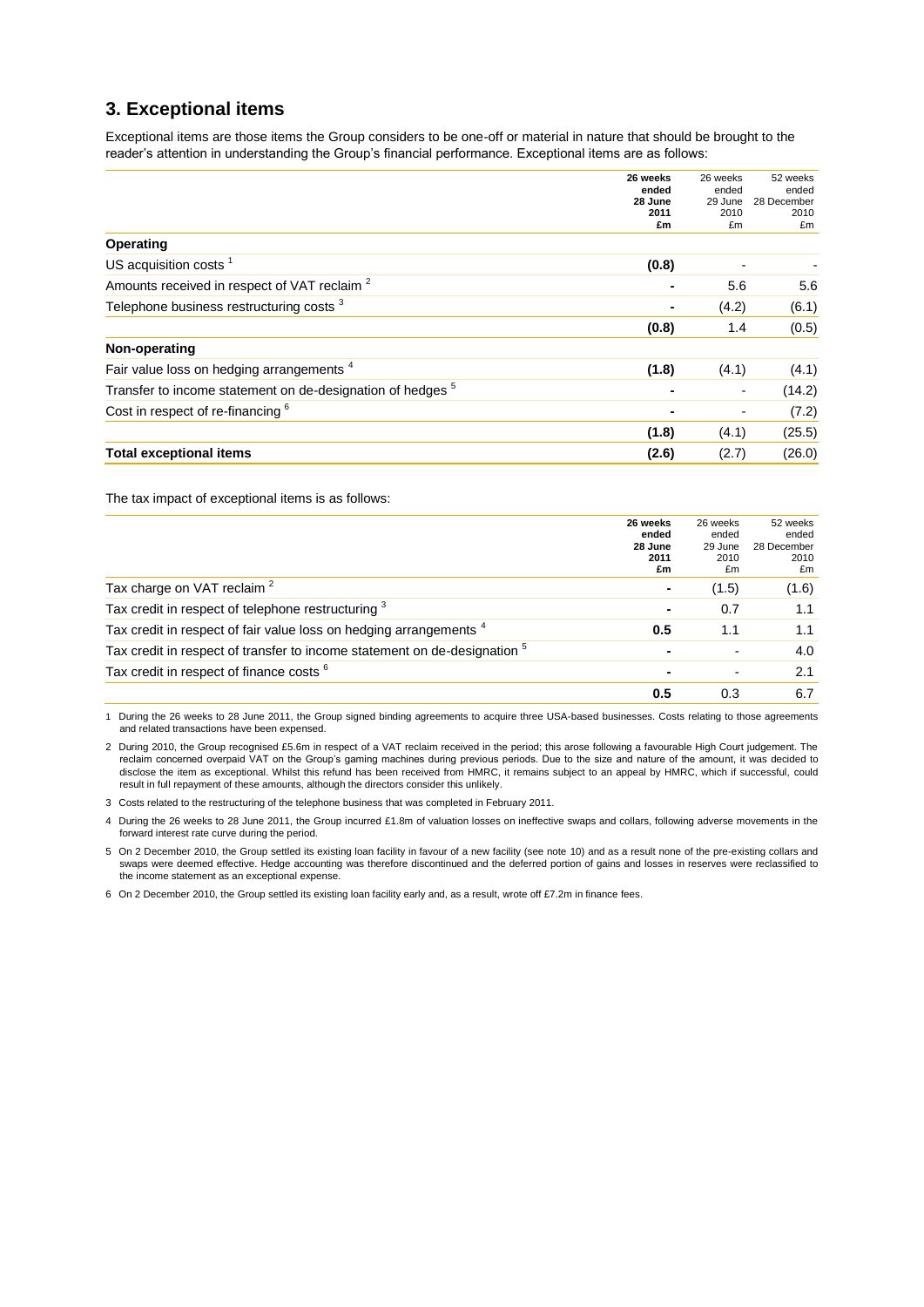### **4. Investment income**

|                                                    | 26 weeks<br>ended<br>28 June<br>2011<br>£m | 26 weeks<br>ended<br>29 June<br>2010<br>£m | 52 weeks<br>ended<br>28 December<br>2010<br>£m |
|----------------------------------------------------|--------------------------------------------|--------------------------------------------|------------------------------------------------|
| Interest on bank deposits                          | 0.3                                        | 0.1                                        | 0.6                                            |
| Expected return on pension scheme assets (note 13) | 7.3                                        | 6.6                                        | 13.4                                           |
|                                                    | 7.6                                        | 6.7                                        | 14.0                                           |

### **5. Finance costs**

|                                                                    | 26 weeks<br>ended | 26 weeks<br>ended | 52 weeks<br>ended |
|--------------------------------------------------------------------|-------------------|-------------------|-------------------|
|                                                                    | 28 June           | 29 June           | 28 December       |
|                                                                    | 2011              | 2010              | 2010              |
|                                                                    | £m                | £m                | £m                |
| Interest payable and similar charges:                              |                   |                   |                   |
| Bank loans, bond interest and overdrafts                           | 14.9              | 17.7              | 35.1              |
| Amortisation of finance costs                                      | 1.1               | 3.0               | 5.7               |
| Interest on pension scheme liabilities (note 13)                   | 8.0               | 7.7               | 15.3              |
| Interest charge transferred from hedge reserve on effective hedges |                   | 6.4               | 11.8              |
| Net interest payable                                               | 24.0              | 34.8              | 67.9              |
| Exceptional finance costs (note 3)                                 | 1.8               | 4.1               | 25.5              |
|                                                                    | 25.8              | 38.9              | 93.4              |

## **6. Tax on profit on ordinary activities**

The effective rate in respect of ordinary activities is 19.1% (26 weeks ended 29 June 2010: 24.9%; 52 weeks ended 28 December 2010: 19.3%). This is lower than the 2011 statutory rate of 26.5% due to a £6.1m deferred tax credit arising from the fall in the UK corporation tax rate to 26% and a lower effective tax rate on the income of William Hill Online.

The effective rate in respect of ordinary activities before exceptional items and excluding the deferred tax credit is 23.8% (26 weeks ended 29 June 2010: 24.5%; 52 weeks ended 28 December 2010: 22.8%).

No account has been taken in these interim financial statements of the 2011 Finance (No. 3) Bill that was substantially enacted in July 2011, after the balance sheet date. It is estimated that the further reduction in the corporation tax rate from 26% to 25% from April 2012 would have resulted in a £5.5m reduction in the net deferred tax liability held on the balance sheet at 28 June 2011, if the change had been applied in the interim statements.

## **7. Dividends proposed and paid**

|                                | 28 June<br>2011<br>Per share | 29 June<br>2010<br>Per share | 28<br>December<br>2010<br>Per share | 28 June<br>2011<br>£m | 29 June<br>2010<br>£m    | 28<br><b>December</b><br>2010<br>£m |
|--------------------------------|------------------------------|------------------------------|-------------------------------------|-----------------------|--------------------------|-------------------------------------|
| Equity shares:                 |                              |                              |                                     |                       |                          |                                     |
| - Interim dividend paid        |                              | $\blacksquare$               | 2.5 <sub>p</sub>                    |                       | $\overline{\phantom{a}}$ | 17.5                                |
| - Second interim dividend paid | 5.8 <sub>p</sub>             | 5.0 <sub>p</sub>             | 5.0 <sub>p</sub>                    | 40.6                  | 35.5                     | 34.8                                |
|                                | 5.8 <sub>p</sub>             | 5.0 <sub>p</sub>             | 7.5p                                | 40.6                  | 35.5                     | 52.3                                |
| Interim dividend proposed      | 2.9 <sub>p</sub>             | 2.5p                         | 5.8p                                | 20.3                  | 17.5                     | 40.5                                |

The directors have approved an interim dividend of 2.9 pence per share on to be paid on 8 December 2011 to ordinary shareholders on the Register of Members on 28 October 2011. In line with the requirements of IAS 12 – 'Events after the Balance Sheet Date', this dividend has not been recognised within these interim results.

By agreement, the William Hill holdings 2001 Employee Benefit Trust agreed to waive all dividends. The Company estimates that 699.4m shares will qualify for the interim dividend.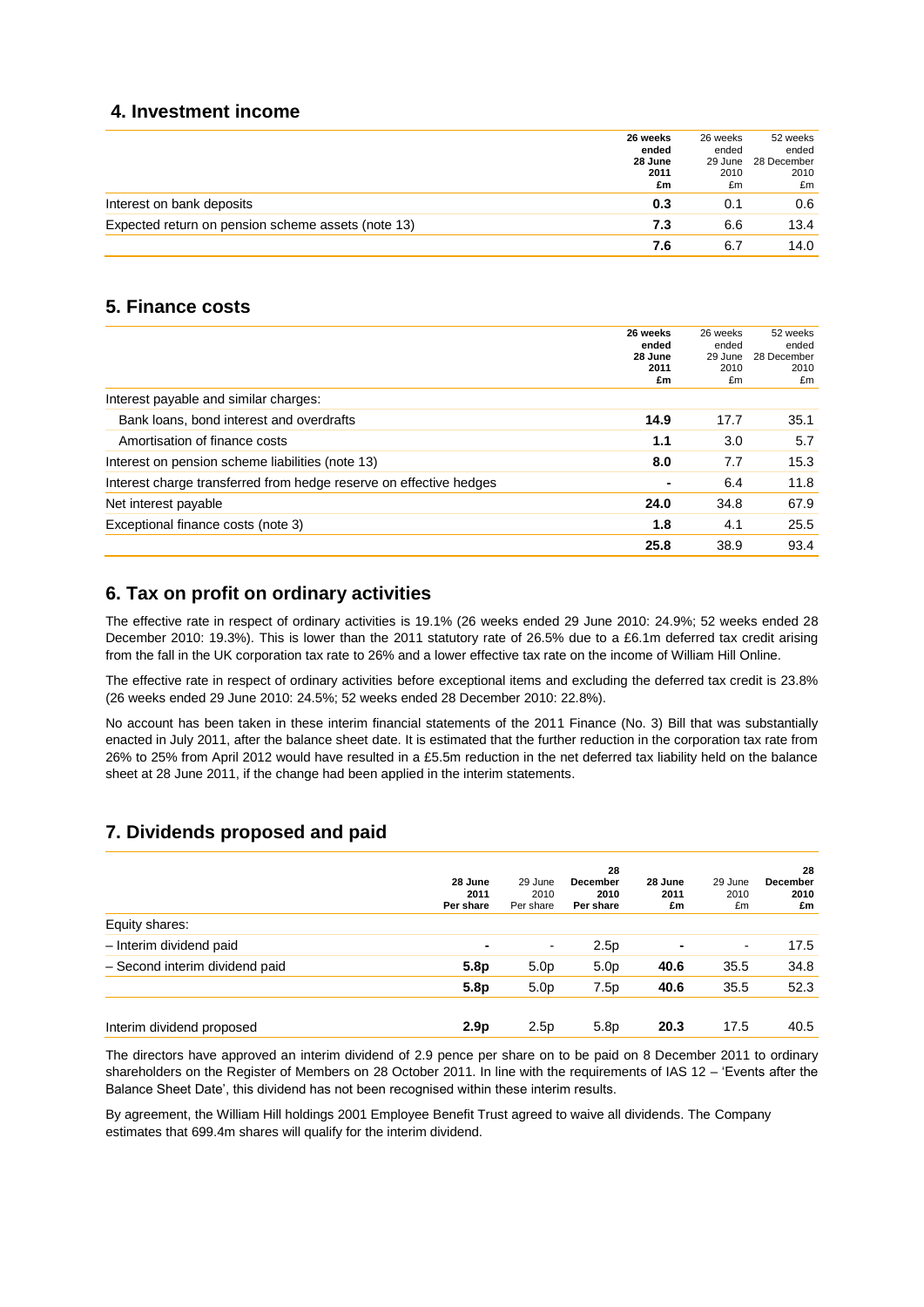## **8. Earnings per share**

The earnings per share figures for the respective periods are as follows:

|                                                                          |              | 26 weeks ended 28 June 2011                     |                |       | 26 weeks ended 29 June 2010              |                |  |
|--------------------------------------------------------------------------|--------------|-------------------------------------------------|----------------|-------|------------------------------------------|----------------|--|
|                                                                          | <b>Basic</b> | <b>Potentially</b><br>dilutive share<br>options | <b>Diluted</b> | Basic | Potentially<br>dilutive share<br>options | <b>Diluted</b> |  |
| Profit after tax attributable to equity<br>holders of the parent for the |              |                                                 |                |       |                                          |                |  |
| financial period £m                                                      | 86.2         |                                                 | 86.2           | 64.5  |                                          | 64.5           |  |
| Exceptional items (note 3) £m                                            | 2.6          |                                                 | 2.6            | 2.7   |                                          | 2.7            |  |
| Exceptional items - tax credit<br>$(note 3)$ $Em$                        | (0.5)        |                                                 | (0.5)          | (0.3) |                                          | (0.3)          |  |
| Amortisation of intangibles £m                                           | 1.3          |                                                 | 1.3            | 1.3   |                                          | 1.3            |  |
| Adjusted profit after tax before<br>exceptional items                    | 89.6         |                                                 | 89.6           | 68.2  |                                          | 68.2           |  |
| Weighted average number of shares<br>(million)                           | 698.3        | 8.2                                             | 706.5          | 697.8 | 8.3                                      | 706.1          |  |
| Earnings per share (pence)                                               | 12.3         | (0.1)                                           | 12.2           | 9.2   | (0.1)                                    | 9.1            |  |
| Exceptional adjustment £m                                                | 0.3          |                                                 | 0.3            | 0.4   |                                          | 0.4            |  |
| Amortisation adjustment £m                                               | 0.2          |                                                 | 0.2            | 0.2   |                                          | 0.2            |  |
| Earnings per share - adjusted                                            | 12.8         | (0.1)                                           | 12.7           | 9.8   | (0.1)                                    | 9.7            |  |

Earnings per share – before exceptional items (pence) **12.6 (0.1) 12.5** 9.6 (0.1) 9.5

|                                                                          |              | 52 weeks ended 28 December 2010 |                |
|--------------------------------------------------------------------------|--------------|---------------------------------|----------------|
|                                                                          |              | Potentially                     |                |
|                                                                          | <b>Basic</b> | dilutive share<br>options       | <b>Diluted</b> |
| Profit after tax attributable to equity<br>holders of the parent for the |              |                                 |                |
| financial period £m                                                      | 129.7        |                                 | 129.7          |
| Exceptional items (note 3) £m                                            | 26.0         |                                 | 26.0           |
| Exceptional items - tax credit<br>$(note 3)$ £m                          | (6.7)        |                                 | (6.7)          |
| Amortisation of intangibles £m                                           | 2.6          |                                 | 2.6            |
| Adjusted profit after tax before<br>exceptional items                    | 151.6        |                                 | 151.6          |
| Weighted average number of shares<br>(million)                           | 697.9        | 6.5                             | 704.4          |
| Earnings per share (pence)                                               | 18.6         | (0.2)                           | 18.4           |
| Exceptional adjustment £m                                                | 2.7          |                                 | 2.7            |
| Amortisation adjustment £m                                               | 0.4          |                                 | 0.4            |
| Earnings per share – adjusted                                            | 21.7         | (0.2)                           | 21.5           |
| Earnings per share – before                                              |              |                                 |                |
| exceptional items (pence)                                                | 21.3         | (0.2)                           | 21.1           |

An adjusted earnings per share, based on profit for the period before exceptional items and amortisation (relating to the intangible assets relating to trade names and affiliate relationships arising from the acquisition of Playtech assets), has been presented in order to highlight the underlying performance of the Group.

The basic weighted average number of shares excludes shares held by The William Hill Holdings 2001 Employee Benefit Trust and those shares held in treasury as such shares do not qualify for dividends. The effect of this is to reduce the average number of shares by 3.3m in the 26 weeks ended 28 June 2011 (29 June 2010: 3.6m, 28 December 2010: 3.8m).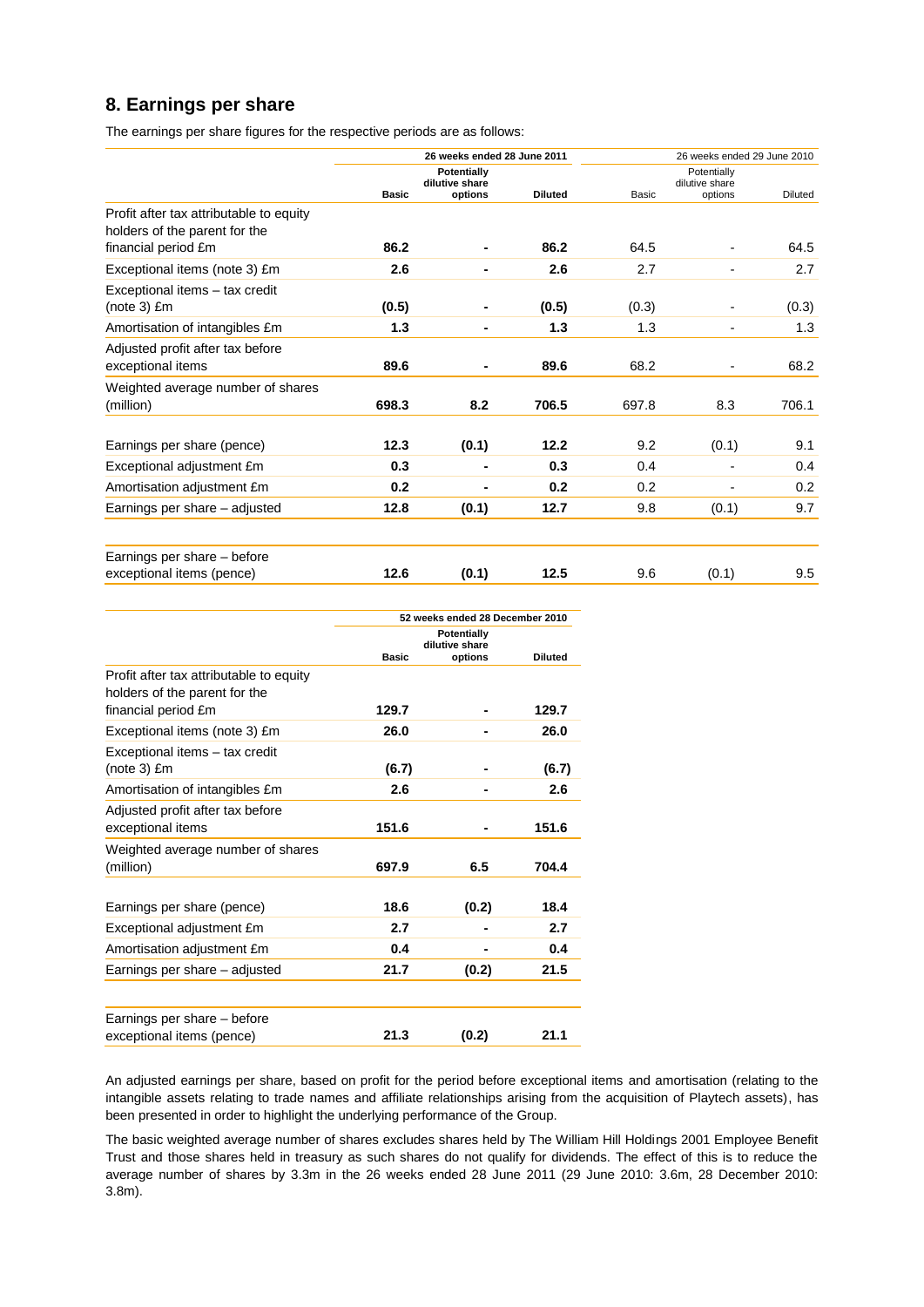### **9. Investments**

During the period, the Group signed binding agreements to acquire three businesses operating in the USA. Convertible loans advanced to those businesses of £3.4m have been presented as investments in accordance with our Group accounting policy, notwithstanding that the loans do not legally entitle the Group to voting rights over any shares, equity distributions or a share of net assets until conversion. The loans are expected to convert and capitalise in 2012, when the Group expects to complete the licensing process in Nevada and acquire the businesses.

Upon acquisition, the Group will pay further cash consideration of up to US\$46.2m (of which US\$1.5m is contingent upon the future results of one of the businesses acquired), along with the settlement of US\$4m of debt and preference shares.

The acquisition of the three businesses is contingent on the Group and certain Group senior managers obtaining gaming licences in Nevada. Should the Group's licence applications not be successful, break fees will be payable to the businesses of US\$4.9m.

## **10. Bank loans and other borrowings**

|                                                                                | 28 June<br>2011<br>£m | 29 June<br>2010<br>£m | 28 December<br>2010<br>£m |
|--------------------------------------------------------------------------------|-----------------------|-----------------------|---------------------------|
| Borrowings at amortised cost                                                   |                       |                       |                           |
| Bank loans                                                                     | 215.0                 | 359.0                 | 260.0                     |
| £300m 7.125% Guaranteed Notes due 2016                                         | 300.0                 | 300.0                 | 300.0                     |
| Finance leases                                                                 | 0.4                   | 0.4                   | 0.4                       |
|                                                                                | 515.4                 | 659.4                 | 560.4                     |
| The borrowings are repayable as follows:                                       |                       |                       |                           |
| Amounts due for settlement within one year                                     | 0.1                   | 0.1                   | 0.1                       |
| In the second year                                                             | 0.3                   | 359.3                 | 0.3                       |
| In the third to fifth years inclusive                                          | 215.0                 | -                     | 260.0                     |
| After more than five years                                                     | 300.0                 | 300.0                 | 300.0                     |
|                                                                                | 515.4                 | 659.4                 | 560.4                     |
| Less expenses related to loan                                                  | (5.9)                 | (9.3)                 | (6.5)                     |
| Less discount on £300m 7.125% Guaranteed Notes due 2016 issued for £297.9m     | (1.6)                 | (1.9)                 | (1.8)                     |
| Less: expenses relating to £300m 7.125% Guaranteed Notes due 2016              | (3.3)                 | (3.8)                 | (3.6)                     |
|                                                                                | 504.6                 | 644.4                 | 548.5                     |
| Less: amount due for settlement in 12 months (shown under current liabilities) | (0.1)                 | (0.1)                 | (0.1)                     |
| Amount due for settlement after 12 months                                      | 504.5                 | 644.3                 | 548.4                     |

#### **Bank facilities**

As at 28 June 2011, the Group had a committed bank loan facility of £550m provided by a syndicate of banks. This facility is a Revolving Credit Facility ("RCF"), expiring in November 2015.

Borrowings under the RCF are unsecured but are guaranteed by the Company and by William Hill Organization Limited, one of the principal operating subsidiaries of the Company.

Borrowings under the Facility incur interest at LIBOR plus a margin of between 2.00% and 2.75%, determined by the Group's consolidated Net Debt to EBITDA ratio as defined in the loan agreement. A commitment fee, equivalent to 40% of the margin, is also payable in respect of available but undrawn borrowings under the RCF.

#### **Overdraft facility**

At 28 June 2011, the Group had an overdraft facility with National Westminster Bank PLC of £5m (29 June 2010: £5m). The balance on this facility at 28 June 2011 was £nil (29 June 2010 – £nil).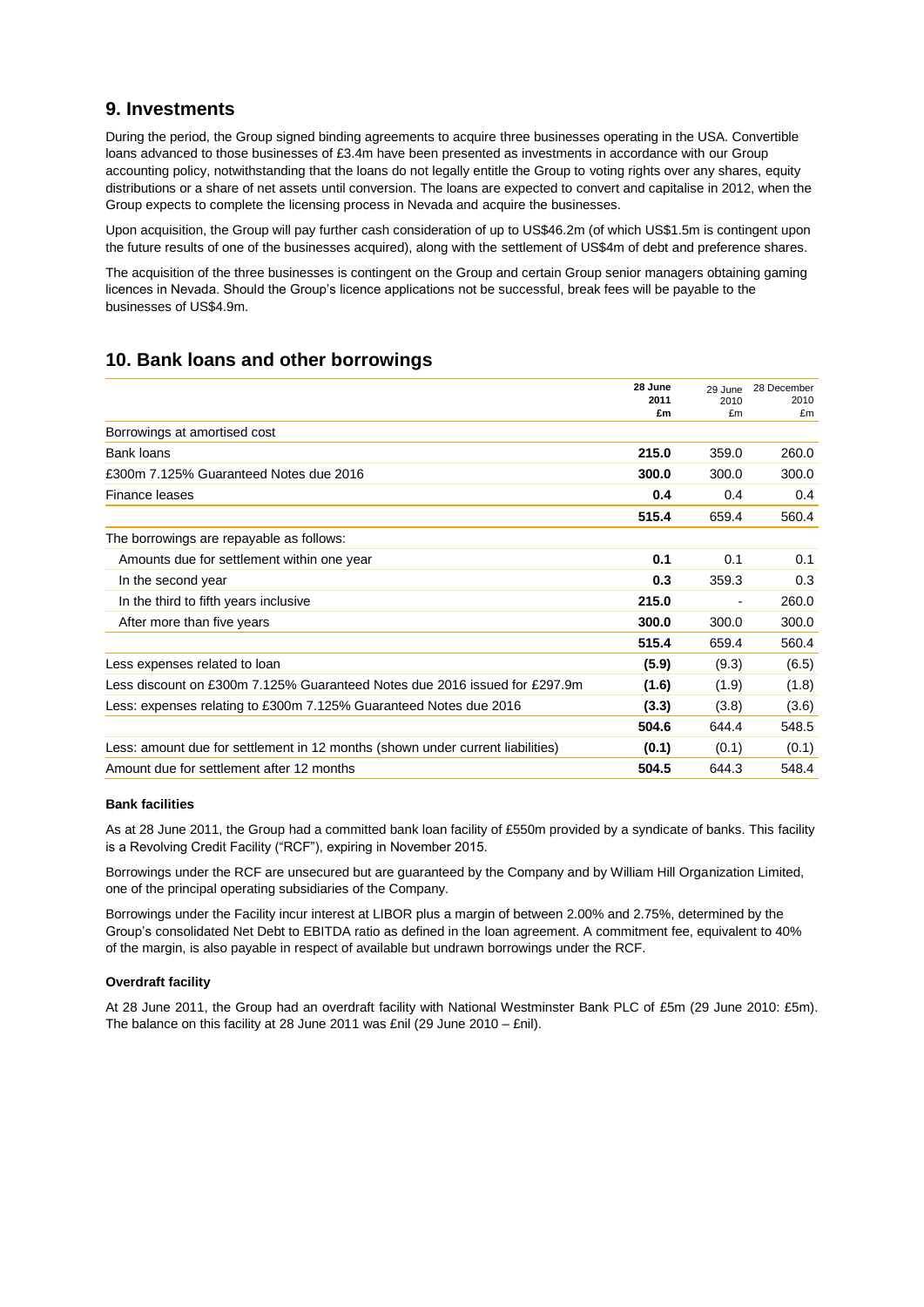### **11. Non-controlling interest**

|                                         | 28 June<br>2011 | 2010   | 29 June 28 December<br>2010 |
|-----------------------------------------|-----------------|--------|-----------------------------|
|                                         | £m              | £m     | £m                          |
| Opening non-controlling Interest        | 11.5            | 12.2   | 12.2                        |
| Playtech share of profit for the period | 16.5            | 12.9   | 26.3                        |
| Amounts paid to Playtech                | (15.3)          | (12.7) | (27.0)                      |
| <b>Closing non-controlling Interest</b> | 12.7            | 12.4   | 11.5                        |

The non-controlling interest relates to the 29% share in William Hill Online owned by Playtech Limited.

During the period William Hill Online opened a telebetting operation in Gibraltar. The Group agreed with Playtech that they would not take a share in the profits of the new telephone business but would receive a £1m annual payment as compensation for use of shared services. This transaction effectively restricts Playtech's interest in the new telephone business to £1m annually. This annual fee has been recognised as a liability, in addition to the equity element set out in the table above. The liability has been valued at £8.8m, of which £7.8m is non-current. This transaction has been taken through reserves in accordance with IAS 27.

There are circumstances under which this annual fee would be forfeited by Playtech, in which case this liability will reverse.

### **12. Notes to the cash flow statement**

|                                                           | 26 weeks<br>ended<br>28 June<br>2011<br>£m | 26 weeks<br>ended<br>29 June<br>2010<br>£m | 52 weeks<br>ended<br>28 December<br>2010<br>£m |
|-----------------------------------------------------------|--------------------------------------------|--------------------------------------------|------------------------------------------------|
| Profit before interest and tax, before exceptional items  | 145.9                                      | 133.8                                      | 273.2                                          |
| Adjustments for:                                          |                                            |                                            |                                                |
| Share of result of associates and joint ventures          | (1.4)                                      | (1.4)                                      | (3.3)                                          |
| Depreciation of property, plant and equipment             | 13.4                                       | 13.6                                       | 26.9                                           |
| Amortisation of computer software                         | 5.3                                        | 4.4                                        | 10.6                                           |
| Amortisation of Trade Names, affiliates and NCA           | 1.8                                        | 1.8                                        | 3.6                                            |
| (Gain)/loss on disposal of property, plant and equipment  | (0.1)                                      | 0.3                                        | 0.9                                            |
| Gain on disposal of land and buildings                    |                                            | (0.9)                                      | (1.5)                                          |
| Cost charged in respect of share remuneration             | 3.4                                        | 2.7                                        | 4.7                                            |
| Defined benefit pension cost less cash contributions      | (1.0)                                      | 0.1                                        | (8.2)                                          |
| Foreign exchange reserve movement                         | (0.6)                                      | 0.7                                        | 0.6                                            |
| Exceptional operating (expense)/income                    | (0.8)                                      | 5.6                                        | 3.2                                            |
| Movement on financial derivatives                         | (2.3)                                      | 3.3                                        | 0.8                                            |
| Operating cash flows before movements in working capital: | 163.6                                      | 164.0                                      | 311.5                                          |
| Decrease in inventories                                   |                                            |                                            |                                                |
| Decrease/(increase) in receivables                        | 14.5                                       | 11.8                                       | (2.2)                                          |
| (Decrease)/increase in payables                           | (2.9)                                      | 14.4                                       | 32.0                                           |
| Cash generated by operations                              | 175.2                                      | 190.2                                      | 341.3                                          |
| Income taxes paid                                         | (21.4)                                     | (24.4)                                     | (51.7)                                         |
| Interest paid                                             | (24.9)                                     | (32.5)                                     | (65.7)                                         |
| Net cash from operating activities                        | 128.9                                      | 133.3                                      | 223.9                                          |

Cash and cash equivalents (which are presented as a single class of assets on the face of the statement of financial position) comprise cash at bank and overnight deposits.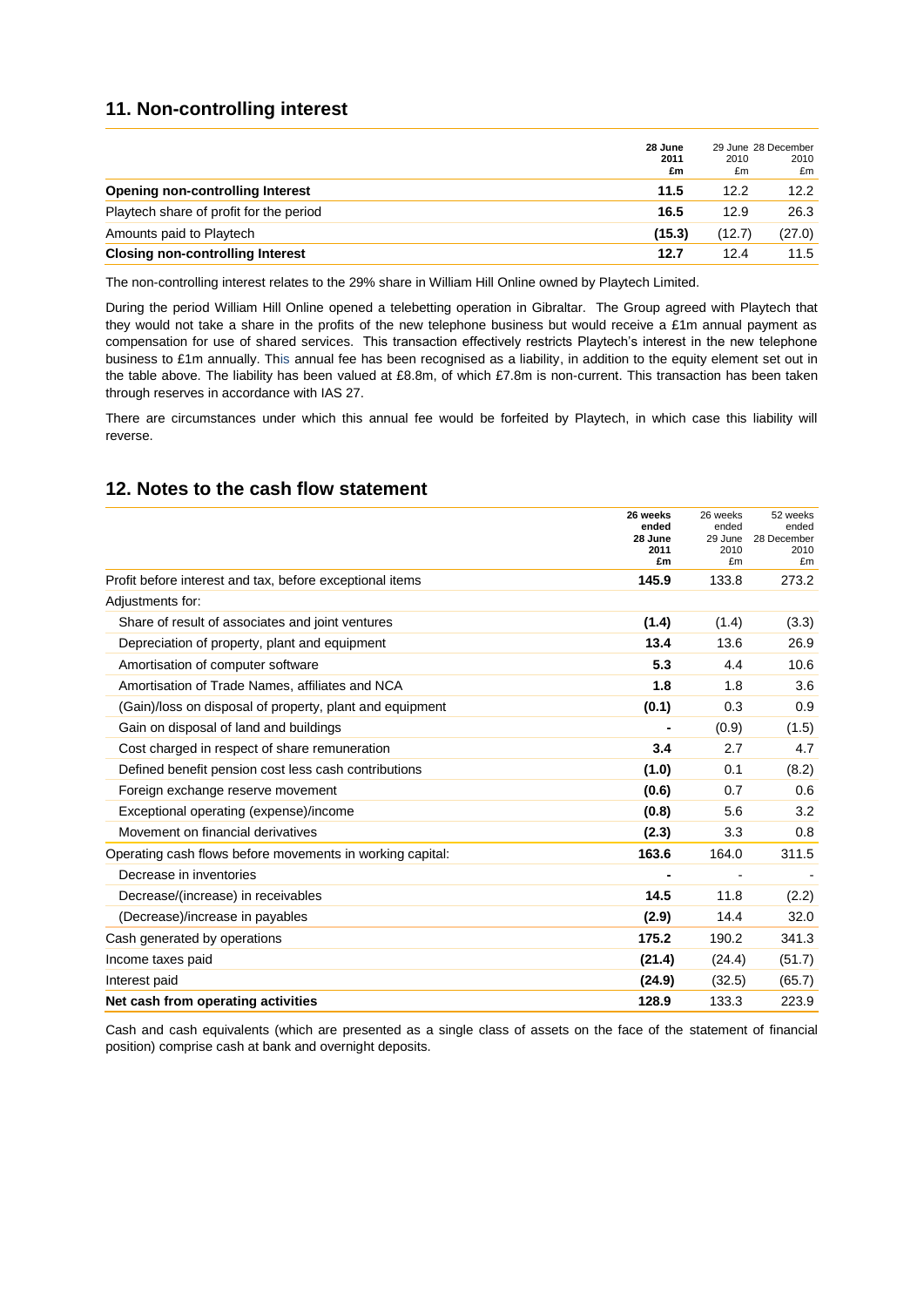## **13. Retirement benefit schemes**

The Group operates a number of defined contribution and defined benefit pension schemes in the United Kingdom and Republic of Ireland. The UK schemes are operated under a single trust and the assets of all the schemes held separately from those of the Group in funds under the control of trustees. The respective costs of these schemes are as follows:

|                                                                                  | 26 weeks<br>ended<br>28 June<br>2011<br>£m | 26 weeks<br>ended<br>29 June<br>2010<br>£m | 52 weeks<br>ended<br>28 December<br>2010<br>£m |
|----------------------------------------------------------------------------------|--------------------------------------------|--------------------------------------------|------------------------------------------------|
| Defined contribution scheme (charged to profit before interest and tax)          | 2.6                                        | 1.4                                        | 2.4                                            |
| Defined benefit scheme (charged to profit before interest and tax)               | 1.6                                        | 2.5                                        | 6.0                                            |
| Defined benefit scheme (charged to finance costs)                                | 0.7                                        | 1.1                                        | 1.9                                            |
| Defined benefit scheme ((credited)/charged to statement of comprehensive income) | (15.0)                                     | 12.1                                       | (6.1)                                          |
|                                                                                  | (10.1)                                     | 17.1                                       | 4.2                                            |

#### **Defined contribution schemes**

The defined contribution schemes, to which both the Group and employees contribute to fund the benefits, are available for all eligible employees. The only obligation of the Group with respect to these schemes is to make the specified contributions.

#### **Defined benefit scheme**

The Group operates a defined benefit scheme in the UK for eligible employees which closed to new members in 2002. Under the scheme, employees are entitled to retirement benefits varying between 1.67% and 3.33% of final pensionable pay for each year of service on attainment of a retirement age of 63. The scheme is a funded scheme and the rate of Company contributions paid during the period for future service benefits was 25.0% of members' pensionable pay. The general principles adopted by the Trustees for the purposes of this funding valuation are that the assumptions used, taken as a whole, will be sufficiently prudent for pensions already in payment to continue to be paid, and to reflect the commitments which will arise from members' accrued pensions right.

For the purposes of preparing the information disclosed in these accounts, a full actuarial valuation of the scheme was carried out at 30 September 2007 and updated to 28 June 2011 by a qualified independent actuary. The present value of the defined benefit obligation, the related current service cost and past service cost were measured using the projected unit credit method.

With effect from 31 March 2011, the defined benefit scheme was closed to future accrual. Employed members of this scheme were transferred into the defined contribution scheme.

During the period, the Government announced its intention to change the basis for the statutory revaluation and indexation of occupational pension schemes in the private sector, which are expected to be linked to the rise in CPI in future rather than the rise in RPI. The impact of this change was to reduce the scheme deficit by £3m.

#### **Disclosure of principal assumptions**

The financial assumptions used by the actuary in determining the present value of the defined benefit scheme's liabilities were:

|                                         | 28 June<br>2011 | 29June<br>2010 | 28 December<br>2010 |
|-----------------------------------------|-----------------|----------------|---------------------|
| Rate of increase of salaries            | 4.60%           | 4.30%          | 4.50%               |
| Rate of increase of pensions in payment | 3.60%           | 3.30%          | 3.50%               |
| Discount rate                           | 5.50%           | 5.40%          | 5.50%               |
| Rate of increase in inflation (RPI)     | 3.60%           | 3.30%          | 3.50%               |
| Rate of increase in inflation (CPI)     | 3.10%           | n/a            | n/a                 |

In accordance with the accounting standard, the discount rate has been determined by reference to market yields at the balance sheet date on high quality fixed income investments at a term consistent with the expected duration of the liabilities. Price inflation is determined by the difference between the yields on fixed and index-linked government bonds with an adjustment to allow for differences in the demand for these bonds, which can distort this figure. The Bank of England target inflation rate has also been considered in setting this assumption. The expected rate of salary growth and pension increases are set with reference to the expected rate of inflation.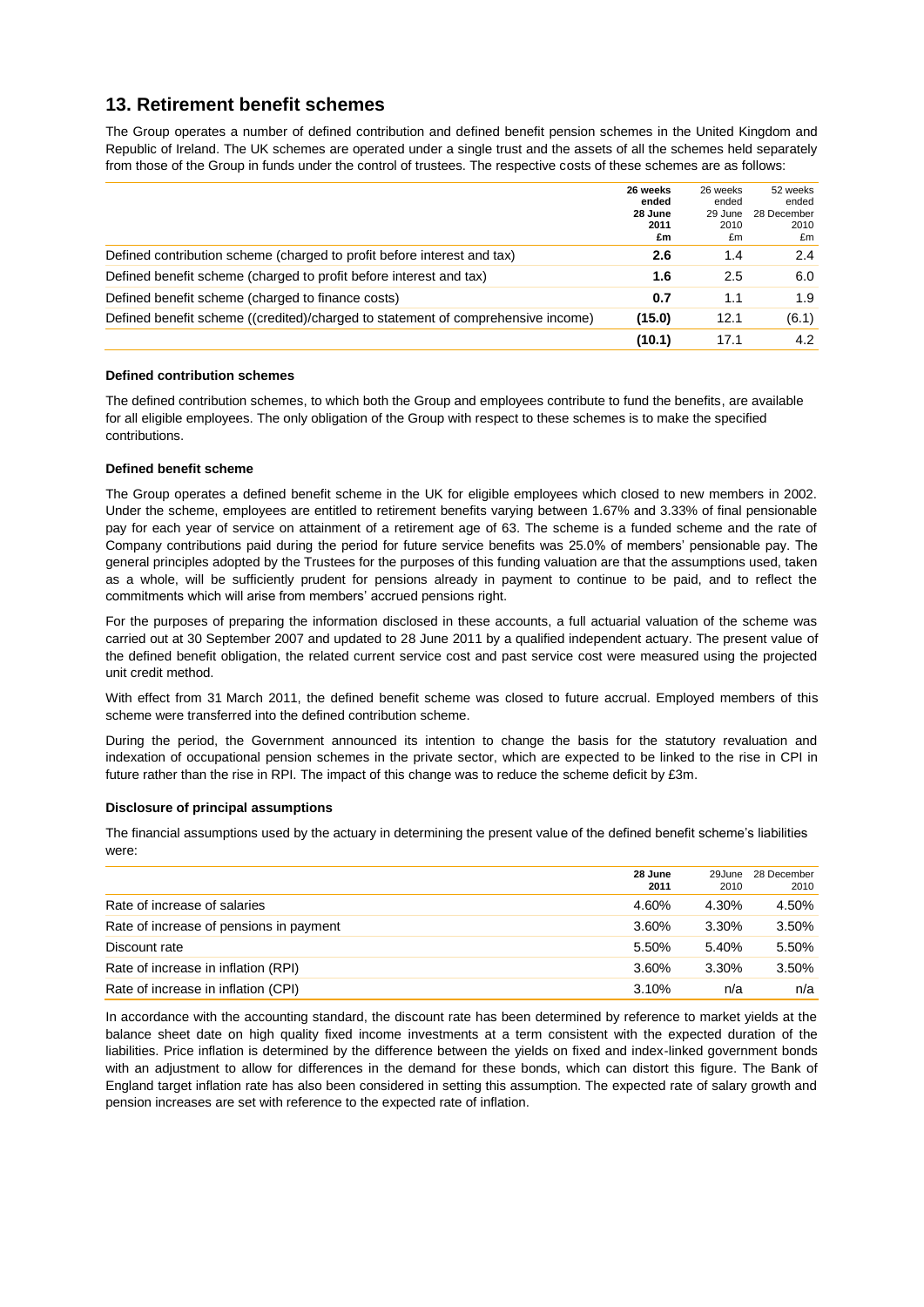# **13. Retirement benefit schemes (continued)**

The mortality assumption is kept under review and has been updated. The current life expectancies for a male member underlying the value of the accrued liabilities are:

|                           |                            | 28 December |
|---------------------------|----------------------------|-------------|
| Life expectancy at age 63 | 28 June 2011 29 June 2010  | 2010        |
| Member currently aged 63  | 24 years 25 years 24 years |             |
| Member currently aged 45  | 25 years 25 years 25 years |             |

The assets in the scheme and their expected rate of return are set out in the table below. The expected rate of return is determined by taking the long term rates of return available on government and corporate bonds at the balance sheet date. The expected return on equities is calculated by applying a suitable "risk premium" to the return on government bonds having regard to historic returns and long-term future expectations.

|                                     |                                            | 28 June 2011 | 29 June 2010                      |             |                                | 28 December 2010 |
|-------------------------------------|--------------------------------------------|--------------|-----------------------------------|-------------|--------------------------------|------------------|
|                                     | <b>Expected</b><br>return<br>$\frac{9}{6}$ | value<br>£m  | <b>Expected</b><br>return<br>$\%$ | value<br>£m | <b>Expected</b><br>return<br>% | value<br>£m      |
| Equities                            | 6.3                                        | 152.8        | 6.5                               | 125.8       | 6.3                            | 149.9            |
| Corporate Bonds                     | 5.5                                        | 38.7         | 5.7                               | 35.4        | 5.5                            | 37.4             |
| Gilts and Cash                      | 4.3                                        | 75.9         | 4.5                               | 63.8        | 4.3                            | 74.5             |
| Total market value of assets        |                                            | 267.4        |                                   | 225.0       |                                | 261.8            |
| Present value of scheme liabilities |                                            | (283.0)      |                                   | (281.5)     |                                | (292.7)          |
| Deficit in scheme                   |                                            | (15.6)       |                                   | (56.5)      |                                | (30.9)           |

Movements in the present value of defined benefit obligations in the current period were as follows:

|                                   | 26 weeks<br>ended<br>28 June<br>2011 | 26 weeks<br>ended<br>29 June<br>2010 | 52 weeks<br>ended<br>28 December<br>2010 |
|-----------------------------------|--------------------------------------|--------------------------------------|------------------------------------------|
| At beginning of period            | £m<br>292.7                          | £m<br>273.4                          | £m<br>273.4                              |
| Movement in period:               |                                      |                                      |                                          |
| Service cost                      | 1.5                                  | 2.4                                  | 5.7                                      |
| Interest cost                     | 8.0                                  | 7.7                                  | 15.3                                     |
| Contributions from scheme members | 0.2                                  | 0.5                                  | 0.8                                      |
| Actuarial (gains)/losses          | (15.3)                               | 2.4                                  | 6.4                                      |
| Benefits paid                     | (4.2)                                | (5.0)                                | (9.2)                                    |
| Past service cost                 | 0.1                                  | 0.1                                  | 0.3                                      |
| At end of period                  | 283.0                                | 281.5                                | 292.7                                    |
|                                   |                                      |                                      |                                          |

Movements in the present value of fair value of scheme assets in the current period were as follows:

|                                             | 26 weeks<br>ended<br>28 June<br>2011<br>£m | 26 weeks<br>ended<br>29 June<br>2010<br>£m | 52 weeks<br>ended<br>28 December<br>2010<br>£m |
|---------------------------------------------|--------------------------------------------|--------------------------------------------|------------------------------------------------|
| At beginning of period                      | 261.8                                      | 230.2                                      | 230.2                                          |
| Movement in period:                         |                                            |                                            |                                                |
| Expected return on scheme assets            | 7.3                                        | 6.6                                        | 13.4                                           |
| Actuarial (losses)/gains                    | (0.3)                                      | (9.7)                                      | 12.5                                           |
| Contributions from the sponsoring companies | 2.6                                        | 2.4                                        | 14.1                                           |
| Contributions from scheme members           | 0.2                                        | 0.5                                        | 0.8                                            |
| Benefits paid                               | (4.2)                                      | (5.0)                                      | (9.2)                                          |
| At end of period                            | 267.4                                      | 225.0                                      | 261.8                                          |
|                                             |                                            |                                            |                                                |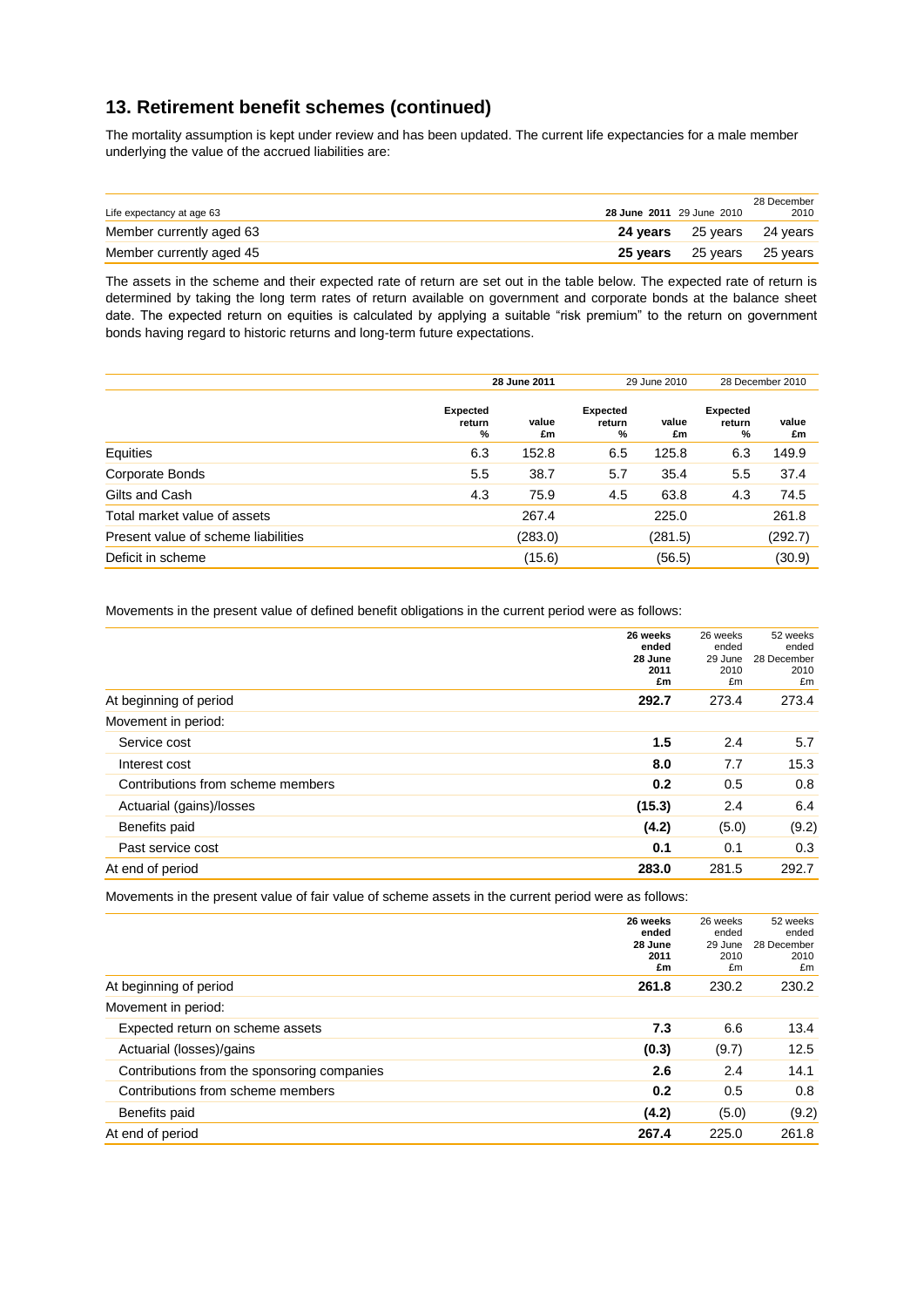## **14. Related party transactions**

Transactions between the Company and its subsidiaries, which are related parties, have been eliminated on consolidation and are not disclosed in this note. Transactions between the Group and its associate and joint ventures are disclosed below.

### **Trading transactions**

### **Associate**

The Group holds an investment of 19.5% of the ordinary share capital of Satellite Information Services (Holdings) Limited (SIS). During the period the Group made purchases of £17.8m (26 weeks ended 29 June 2010: £16.6m; 52 weeks ended 28 December 2010: £34.8m) from Satellite Information Services Limited, a subsidiary of the Group's associated undertaking, SIS. At 28 June 2011 the amount payable to Satellite Information Services Limited by the Group was £0.1m (29 June 2010 – £nil; 28 December 2010 - £nil). Purchases were made at market price. The amounts outstanding are unsecured and will be settled in cash. No guarantees have been given or received.

Transactions between the Group and key management personnel in the first half of 2011 were limited to those relating to remuneration, previously disclosed as part of the Director's Remuneration Report within the Group's Annual report and Accounts 2010, the Performance Share Plan approved by the shareholders at the Annual General Meeting on 12 May 2011 and the Board Update announcement relating to the Chief Executive's retention package announced on 13 June 2011. There have been no other material changes to the arrangements between the Group and key management personnel.

## **15. Contingent Liabilities**

In June 2010, the Group recognised a £5.6m credit following a refund of overpaid VAT from HMRC. The VAT repayment relates to our claim that the application of VAT to income from AWP machines contravened the European Union's principle of fiscal neutrality. HMRC have challenged a similar claim made by Rank plc and our claim will not be determined until the Rank case is resolved. Rank plc received a favourable judgement at the High Court in March 2009 and in April 2010 HMRC's appeal was heard at the Court of Appeal. The Court of Appeal did not make a judgement but referred the case to the European Court of Justice, which is due to hear the case in 2011. Should HMRC ultimately be successful in their appeal then the Group would have to repay the monies received, although the directors consider this unlikely.

During the first half, the Group announced three separate binding agreements to acquire companies in the USA, being American Wagering Inc., Cal Neva Sportsbook and Brandywine Bookmaking. The Group expects these acquisitions to complete in 2012. In the event that these acquisitions do not complete the Group would incur US\$4.9m in break fees.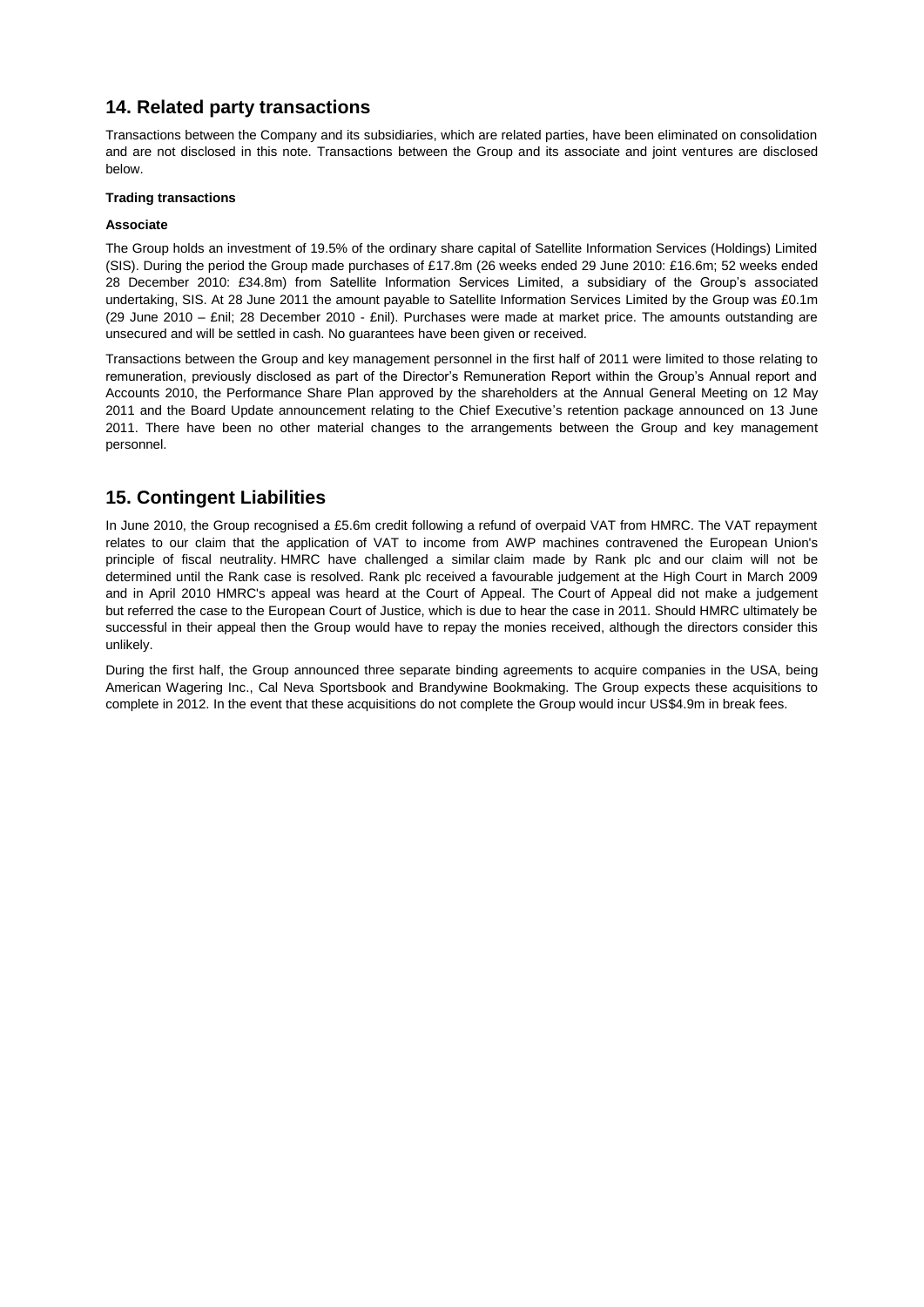# **16. Reconciliation of profit before interest and tax to operating profit**

|                              |              |              |                          |                          |                          | 26 weeks<br>ended<br>28 June<br>2011 |              |              |                          |                          |                          | 26 weeks<br>ended<br>29 June<br>2010 |
|------------------------------|--------------|--------------|--------------------------|--------------------------|--------------------------|--------------------------------------|--------------|--------------|--------------------------|--------------------------|--------------------------|--------------------------------------|
|                              | Retail<br>£m | Online<br>£m | Telephone<br>£m          | Other<br>£m              | Corporate<br>£m          | Total<br>£m                          | Retail<br>£m | Online<br>£m | Telephone<br>£m          | Other<br>£m              | Corporate<br>£m          | Total<br>£m                          |
| Profit/(loss) before         |              |              |                          |                          |                          |                                      |              |              |                          |                          |                          |                                      |
| interest and tax             | 104.0        | 54.1         | 0.2                      | 0.4                      | (13.6)                   | 145.1                                | 108.2        | 43.1         | (6.5)                    | ٠                        | (9.6)                    | 135.2                                |
| Amortisation*                |              | 1.8          | $\overline{\phantom{a}}$ |                          | $\overline{\phantom{a}}$ | 1.8                                  | ۰            | 1.8          | $\overline{\phantom{a}}$ |                          | $\overline{\phantom{a}}$ | 1.8                                  |
| <b>Exceptional operating</b> |              |              |                          |                          |                          |                                      |              |              |                          |                          |                          |                                      |
| items (note 3)               | -            |              | $\overline{\phantom{a}}$ | $\overline{\phantom{a}}$ | 0.8                      | 0.8                                  | (5.6)        | ۰            | 4.2                      | $\overline{\phantom{a}}$ | ٠                        | (1.4)                                |
| Operating profit             | 104.0        | 55.9         | 0.2                      | 0.4                      | (12.8)                   | 147.7                                | 102.6        | 44.9         | (2.3)                    | ٠                        | (9.6)                    | 135.6                                |
|                              |              |              |                          |                          |                          |                                      |              |              |                          |                          |                          |                                      |

|                               | £m    | Retail Online<br>£m | Telephone Other<br>£m | £m  | Corporate<br>£m | 52 weeks<br>ended<br>28<br>December<br>2010<br>£m |
|-------------------------------|-------|---------------------|-----------------------|-----|-----------------|---------------------------------------------------|
| Profit/(loss) before interest |       |                     |                       |     |                 |                                                   |
| and tax                       | 210.1 | 87.5                | (5.2)                 | 0.1 | (19.8)          | 272.7                                             |
| Amortisation*                 | ٠     | 3.6                 | ٠                     |     |                 | 3.6                                               |
| Exceptional operating items   |       |                     |                       |     |                 |                                                   |
| (note 3)                      | (5.6) | ٠                   | 6.1                   | -   |                 | 0.5                                               |
| Operating profit              | 204.5 | 91.1                | 0.9                   | 0.1 | (19.8)          | 276.8                                             |

\*Amortisation for this purpose refers only to the amortisation of trade names, affiliate relationships and non-competition agreements as set out in note 12 to the 2010 Group financial statements.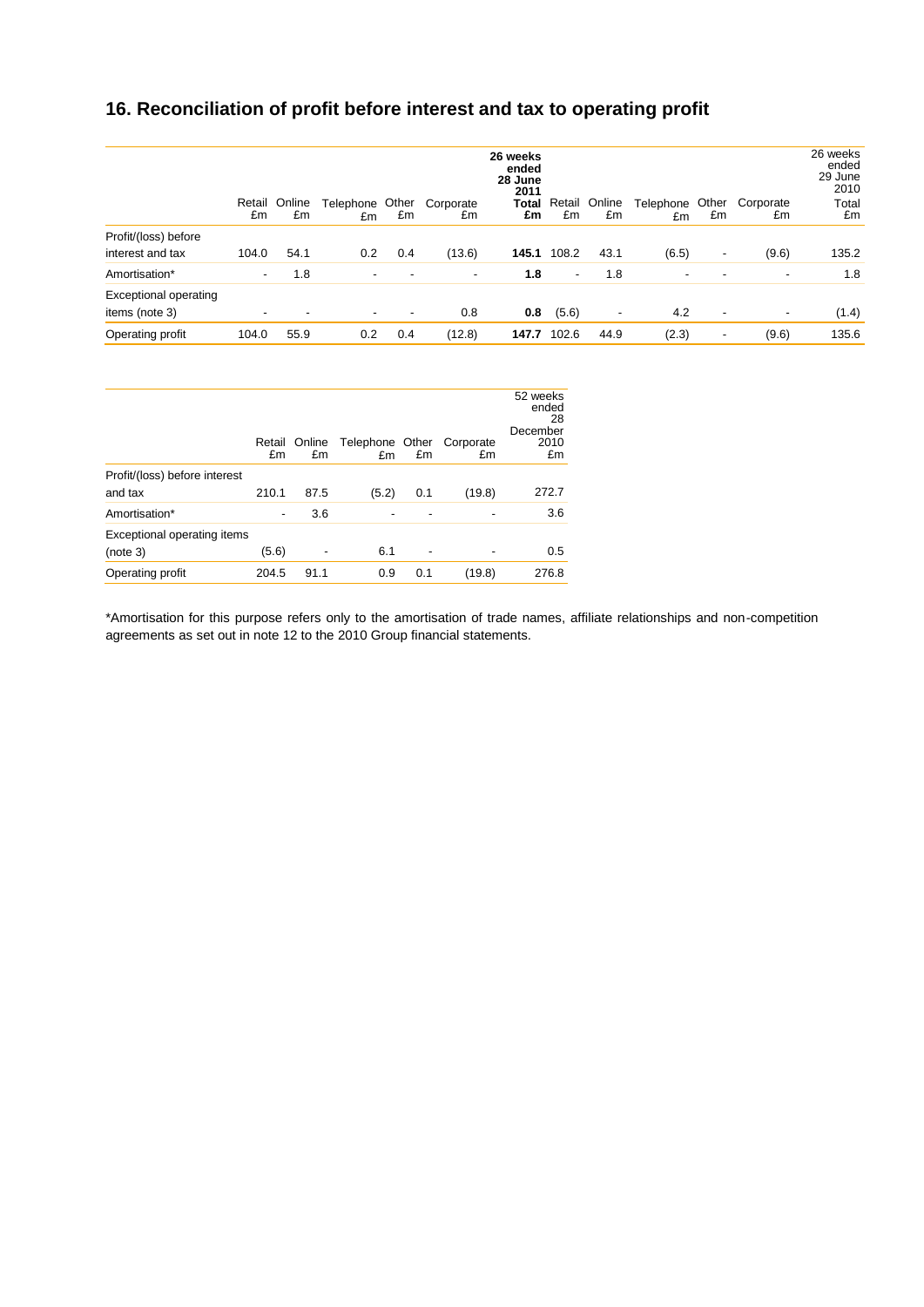## **Independent review report to William Hill PLC**

We have been engaged by the company to review the condensed set of financial statements in the interim financial report for the 26 weeks ended 28 June 2011 which comprises the income statement, the statement of financial position, the statement of comprehensive income, the statement of changes in equity, the cash flow statement and related notes 1 to 16. We have read the other information contained in the interim financial report and considered whether it contains any apparent misstatements or material inconsistencies with the information in the condensed set of financial statements.

This report is made solely to the company in accordance with International Standard on Review Engagements (UK and Ireland) 2410 "Review of Interim Financial Information Performed by the Independent Auditor of the Entity" issued by the Auditing Practices Board. Our work has been undertaken so that we might state to the company those matters we are required to state to it in an independent review report and for no other purpose. To the fullest extent permitted by law, we do not accept or assume responsibility to anyone other than the company, for our review work, for this report, or for the conclusions we have formed.

#### **Directors' responsibilities**

The interim financial report is the responsibility of, and has been approved by, the directors. The directors are responsible for preparing the interim financial report in accordance with the Disclosure and Transparency Rules of the United Kingdom's Financial Services Authority.

As disclosed in note 1, the annual financial statements of the group are prepared in accordance with IFRSs as adopted by the European Union. The condensed set of financial statements included in this interim financial report has been prepared in accordance with International Accounting Standard 34, "Interim Financial Reporting," as adopted by the European Union.

#### **Our responsibility**

Our responsibility is to express to the Company a conclusion on the condensed set of financial statements in the interim financial report based on our review.

#### **Scope of Review**

We conducted our review in accordance with International Standard on Review Engagements (UK and Ireland) 2410 "Review of Interim Financial Information Performed by the Independent Auditor of the Entity" issued by the Auditing Practices Board for use in the United Kingdom. A review of interim financial information consists of making inquiries, primarily of persons responsible for financial and accounting matters, and applying analytical and other review procedures. A review is substantially less in scope than an audit conducted in accordance with International Standards on Auditing (UK and Ireland) and consequently does not enable us to obtain assurance that we would become aware of all significant matters that might be identified in an audit. Accordingly, we do not express an audit opinion.

#### **Conclusion**

Based on our review, nothing has come to our attention that causes us to believe that the condensed set of financial statements in the interim financial report for the 26 weeks ended 28 June 2011 is not prepared, in all material respects, in accordance with International Accounting Standard 34 as adopted by the European Union and the Disclosure and Transparency Rules of the United Kingdom's Financial Services Authority.

**Deloitte LLP** Chartered Accountants and Statutory Auditor London, United Kingdom 5 August 2011